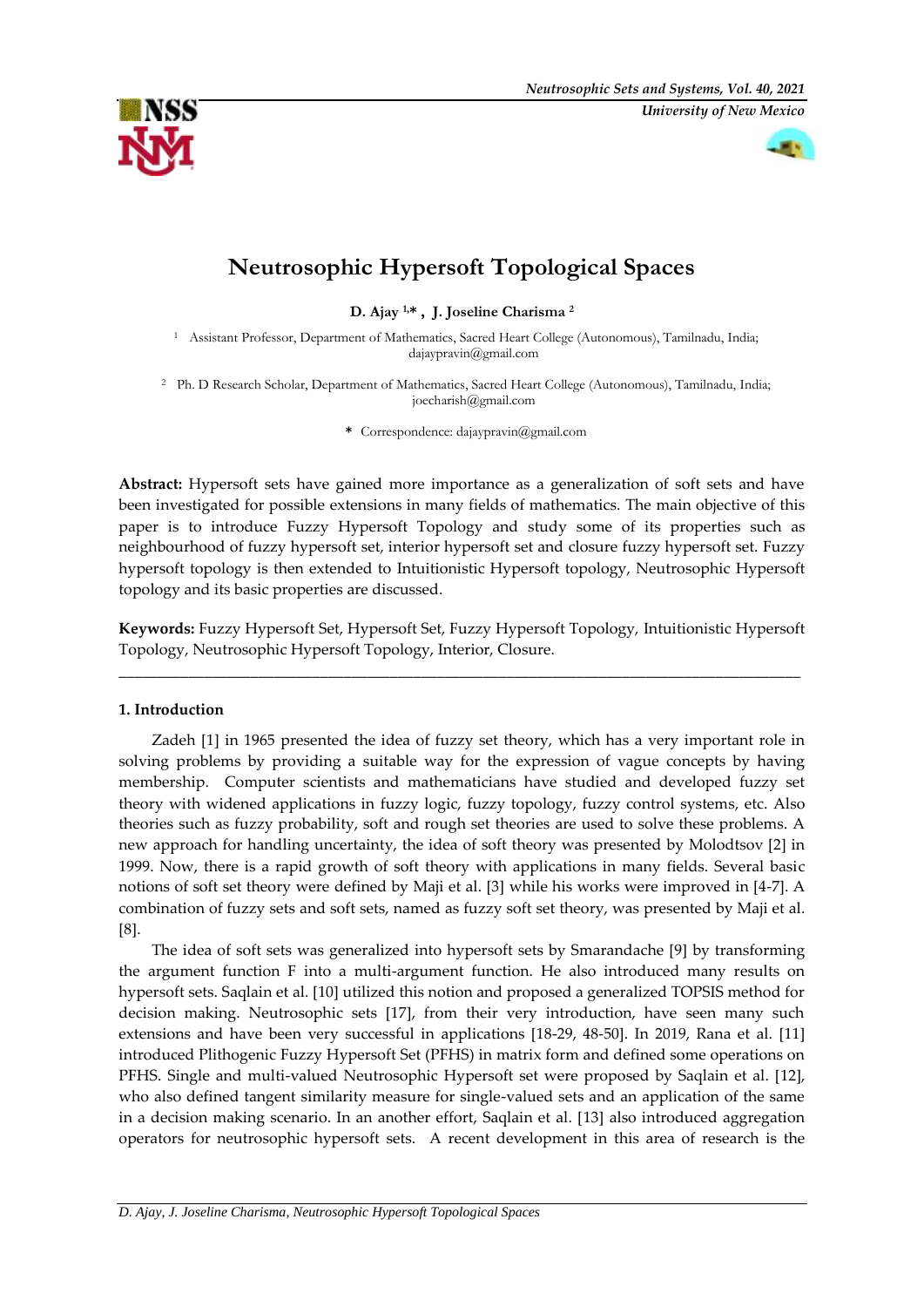introduction of basic operations on hypersoft sets in which hypersoft points in different fuzzy environments are also introduced [14].

Fuzzy topology, a collection of fuzzy sets fulfilling the axioms was defined by Chang [15] in 1968. Fuzzy set theory was applied into topology by Chang and many topological notions were introduced in fuzzy setting such as convergence and compactness [30-32]. Then Intuitionistic fuzzy topological spaces were introduced and were developed further into many new concepts as separation axioms, categorical property, connectedness [33, 34, 37-39]. Neutrosophic topological spaces were introduced by Salma et al. and further concepts as connectedness, semi closed sets and generalized closed sets were developed [40-44]. Olgun developed the concept of Pythagorean topological spaces and recently Pythagorean nano topological spaces were introduced and advanced into concepts such as weak open sets [35, 36, 45-47]. The notion of fuzzy soft topological structure was coined by Tanay et al. and was further enquired [16, 51, 52]. This notion was applied to the advanced sets as intuitionistic and neutrosophic soft sets thus developed as Intuitionistic and Neutrosophic soft topological spaces [53-59].

In this paper, we define the concept of 'Fuzzy Hypersoft Topology' with the fuzzy hypersoft sets and we define some basic notions. A logical extension of this topology would necessarily be Intuitionistic and Neutrosophic Hypersoft topologies. Hence we propose Intuitionisitc and Neutrosophic Hypersoft topology in this paper. Following this we describe the basic definitions and concepts in second section and the third section contains the introduction of the base fuzzy hypersoft topological spaces with few properties. Fourth and fifth sections contain the extension of fuzzy hypersoft topological spaces which are intuitionistic and neutrosophic hypersoft topological spaces along with basic properties.

# **2. Preliminaries**

## **Definition 2.1**

Let *V* be the universe,  $P(V)$  the power set of *V* and  $E_1, E_2, E_3 ... E_m$  be the parameters which are pairwise disjoint. Let  $A_l$  be the non-empty subset of  $E_l$  for each  $l = 1, 2, ... m$ . A hypersoft set is the pair ( $\Theta$ ,  $A_1 \times A_2 \times ... \times A_m$ ) where

 $\Theta: A_1 \times A_2 \times ... \times A_m \rightarrow P(V).$ 

Simply, we write the symbols  $E$  for  $E_1 \times E_2 \times ... \times E_m$ ,  $\Im$  for  $A_1 \times A_2 \times ... \times A_m$  and  $\alpha$  for an element of  $\mathfrak{I}$ .

#### **Definition 2.2**

Let the fuzzy universe be V,  $\mathfrak A$  a subset of  $\mathbb E$ . Then  $(\Theta, \mathfrak J)$  is called

1. a null fuzzy hypersoft set if for each parameter  $a \in \mathcal{F}, \Theta(a)$  is 0.

2. an absolute fuzzy hypersoft set if for each parameter  $\boldsymbol{a} \in \mathcal{F}, \Theta(\boldsymbol{a})$  is V.

#### **Definition 2.3 [14]**

Let  $(\Theta, \mathfrak{F})$  and  $(\vartheta, \mathfrak{B})$  be two fuzzy hypersoft (FH) sets over *V*. Then union of  $(\Theta, \mathfrak{F})$  and  $(\vartheta, \mathfrak{B})$  is  $(\xi, \mathfrak{G}) = (\Theta, \mathfrak{J}) \cup (\Theta, \mathfrak{B})$  with  $\mathfrak{G} = G_1 \times G_2 \times ... \times G_n$  where  $G_k = A_k \cup B_k$  for  $k = 1, 2, ... n$  and  $\xi$  is defined by

 $\xi(\mathbf{a}) = \langle$  $\Theta(\boldsymbol{a})$   $if \boldsymbol{a} \in \mathfrak{J} - \mathfrak{B}$  $\vartheta(a)$  if  $a \in \mathfrak{B} - \mathfrak{J}$  $\Theta(a) \cup \Theta(a)$  if  $a \in \mathfrak{J} \cup \mathfrak{B}$ 0 else where  $a = (G_1, G_2, ... G_n) \in \mathfrak{G}$ .

#### **Definition 2.4 [14]**

Let  $(\Theta, \tilde{\chi})$  and  $(\Theta, \mathfrak{B})$  be two FH sets. The intersection is denoted by  $(\xi, \mathfrak{G}) = (\Theta, \mathfrak{J}) \cap (\Theta, \mathfrak{B})$  where  $\mathfrak{G} = G_1 \times G_2 \times ... \times G_n$  where  $G_k = A_k \cap B_k$  for  $k = 1, 2, ... n$ .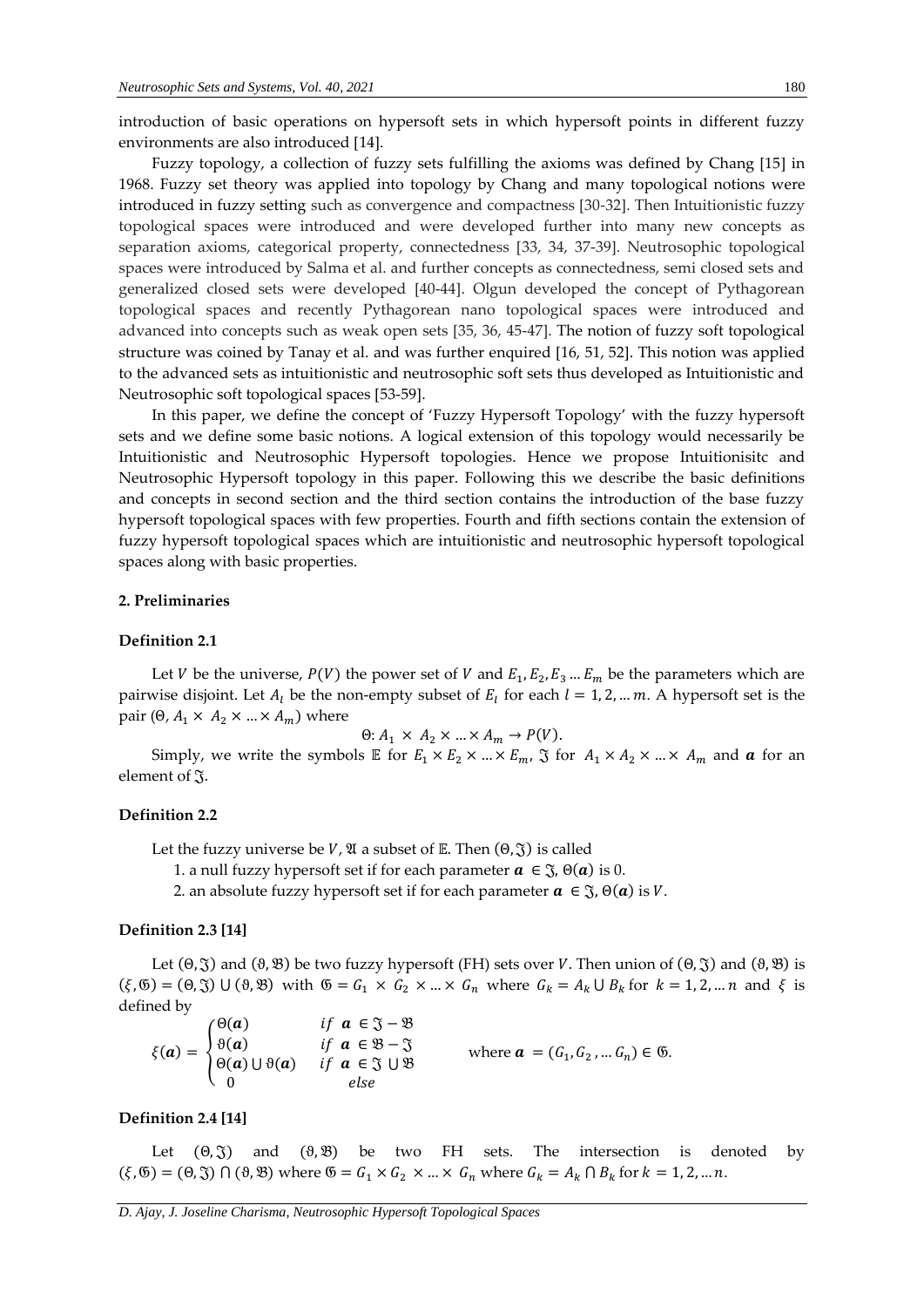|                                                             |                                  | if $a \in \mathfrak{J} - \mathfrak{B}$           |
|-------------------------------------------------------------|----------------------------------|--------------------------------------------------|
| $\xi(a) = \begin{cases} \theta(a) \\ \theta(a) \end{cases}$ |                                  | if $a \in \mathcal{B} - \mathcal{J}$             |
|                                                             | $\big(\Theta(a)\cap\vartheta(a)$ | <i>if</i> $a \in \mathfrak{J} \cap \mathfrak{B}$ |

where  $\bm{a} = (G_1, G_2, ..., G_n) \in \mathfrak{G}$ .

## **Definition 2.5**

Let  $(\Theta, \tilde{\zeta})$  and  $(\vartheta, \mathcal{B})$  be two FH sets.  $(\Theta, \tilde{\zeta})$  is called a FH subset of  $(\vartheta, \mathcal{B})$ , if  $\tilde{\zeta} \subseteq \mathcal{B}$  &  $\Theta(\boldsymbol{a}) \subseteq$  $\vartheta(a)$  for all  $a \in \mathfrak{J}$ . We denote this by  $(\theta, \mathfrak{J}) \subseteq (\vartheta, \mathfrak{B})$  [14].

## **Definition 2.6**

Let  $(\Theta, \mathfrak{F})$  and  $(\Theta, \mathfrak{B})$  be two FH sets.  $(\Theta, \mathfrak{F}) \& (\Theta, \mathfrak{B})$  are equal if and only if  $(\Theta, \mathfrak{F}) \subseteq (\Theta, \mathfrak{B})$  and  $(\vartheta, \mathfrak{B}) \subseteq (\vartheta, \mathfrak{F})$  [14].

#### **3. Fuzzy Hypersoft Topological Space**

In this section, we define the concept of "Fuzzy Hypersoft Topology". Let  $E_1, E_2, E_3 ... E_n$  be the parameters of the universe  $V$ , the set of all fuzzy sets be  $F(V)$ , the collection of all FH sets over  $V_{\mathbb{E}}$  (where  $\mathbb{E} = E_1 \times E_2 \times E_3 ... \times E_n$ ) be  $\mathfrak{P}(V, \mathbb{E})$ .

## **Definition 3.1**

Let  $(\varrho, \mathfrak{X})$  be an element of  $\mathfrak{P}(V, \mathbb{E})$  (where  $\mathfrak{X} = X_1 \times X_2 \times X_3 \dots \times X_n$  with each  $X_i$  is a subset of  $E_i$  (*i* = 1, 2 ... *n*), set of all fuzzy hypersoft (FH) subsets of ( $\varrho$ ,  $\tilde{x}$ ) be  $P(\varrho, \tilde{x})$  and  $\tau$ , a subcollection of  $P(\varrho, \mathfrak{X}).$ 

(i)  $\phi_{\mathfrak{X}}$ ,  $(\varrho, \mathfrak{X}) \in \tau$ (ii)  $(\Theta, \mathfrak{J}), (\vartheta, \mathfrak{B}) \in \tau \Rightarrow (\Theta, \mathfrak{J}) \cap (\vartheta, \mathfrak{B}) \in \tau$ (iii)  $\{(\Theta, \mathfrak{J})_l \mid l \in L\} \in \tau \Rightarrow \bigcup_{l \in L} (\Theta, \mathfrak{J})_l \in \tau$ 

If the above axioms are satisfied then  $\tau$  is fuzzy hypersoft topology (FHT) on  $(\varrho, \mathfrak{X})$ .  $(\mathfrak{X}_{\varrho}, \tau)$ is called a fuzzy hypersoft topological space (FHTS). Every member of  $\tau$  is called open fuzzy hypersoft set (OFHS). A fuzzy hypersoft set if called closed fuzzy hypersoft set (CFHS) if its complement is OFHS.

For example,  $\{\phi_{\mathfrak{X}}, (\varrho, \mathfrak{X})\}$  and  $P(\varrho, \mathfrak{X})$  are fuzzy hypersoft topology on  $(\varrho, \mathfrak{X})$  and are called as indiscrete FHT and discrete FHT respectively.

#### **Example 3.2**

Let  $V = \{x_1, x_2, x_3, x_4\}$  and the attributes be  $E_1 = \{a_1, a_2\}$ ,  $E_2 = \{a_3, a_4\}$  and  $E_3 = \{a_5, a_6\}$ . Then the fuzzy hypersoft set be

$$
\{\left( (a_1, a_3, a_5), \left\{\frac{x_2}{0.4}, \frac{x_4}{0.6}\right\} \right), \left( (a_1, a_3, a_6), \left\{\frac{x_1}{0.7}\right\} \right), \left( (a_1, a_4, a_5), \left\{\frac{x_1}{0.4}, \frac{x_2}{0.3}\right\} \right), \left( (a_1, a_4, a_6), \left\{\frac{x_1}{0.5}, \frac{x_3}{0.7}\right\} \right), \left( (a_2, a_3, a_5), \left\{\frac{x_2}{0.3}, \frac{x_3}{0.5}\right\} \right), \left( (a_2, a_3, a_6), \left\{\frac{x_3}{0.8}\right\} \right), \left( (a_2, a_4, a_5), \left\{\frac{x_4}{0.9}\right\} \right), \left( (a_2, a_4, a_6), \left\{\frac{x_2}{0.6}\right\} \right) \right\}
$$

Let us consider this fuzzy hypersoft as  $(\rho, \mathfrak{X})$ . Then the subfamily

$$
\tau = \{\phi_{\tilde{x}}, (\varrho, \tilde{x}), \\ \left\{ \left( (a_1, a_3, a_5), \left\{ \frac{x_1}{0.3}, \frac{x_2}{0.6} \right\} \right), \left( (a_2, a_3, a_5), \left\{ \frac{x_2}{0.4}, \frac{x_3}{0.5} \right\} \right) \right\}, \left\{ \left( (a_1, a_3, a_5), \left\{ \frac{x_2}{0.4} \right\} \right), \left( (a_2, a_3, a_5), \left\{ \frac{x_2}{0.3}, \frac{x_3}{0.5} \right\} \right) \right\},\n\tau = \left\{ \begin{array}{l} 1, & 1, & 1 \\ 0, & 1, & 1 \end{array} \right\}
$$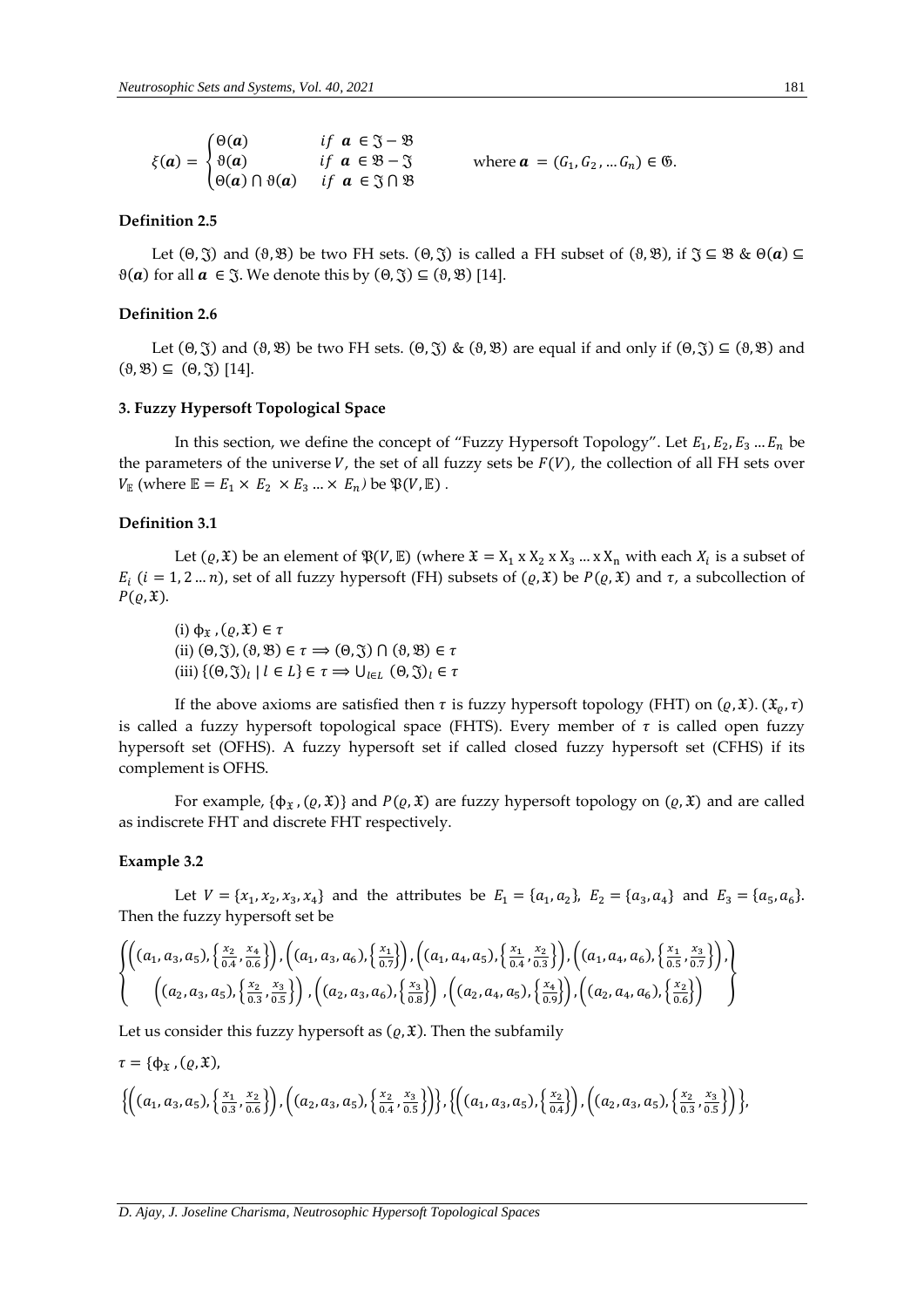$$
\{\begin{pmatrix} (a_1, a_3, a_5), \left\{\frac{x_1}{0.3}, \frac{x_2}{0.6}, \frac{x_4}{0.6}\right\}, \left( (a_1, a_4, a_6), \left\{\frac{x_1}{0.5}, \frac{x_3}{0.7}\right\} \right), \left( (a_1, a_3, a_6), \left\{\frac{x_1}{0.7}\right\} \right), \left( (a_1, a_4, a_5), \left\{\frac{x_1}{0.4}, \frac{x_2}{0.3}\right\} \right), \left( (a_2, a_3, a_5), \left\{\frac{x_2}{0.4}, \frac{x_3}{0.5}\right\} \right), \left( (a_3, a_4, a_5), \left\{\frac{x_1}{0.7}\right\} \right), \left( (a_4, a_4, a_5), \left\{\frac{x_1}{0.4}, \frac{x_2}{0.3}\right\} \right)\}
$$

of  $P(\varrho, \mathfrak{X})$  is a FHT on  $(\varrho, \mathfrak{X})$ .

# **Definition 3.3**

Let  $\tau$  be a FHT on  $(\rho, \mathfrak{X}) \in \mathfrak{P}(V, \mathbb{E})$  and  $(\vartheta, \mathfrak{B})$  be a FH set in  $P(\rho, \mathfrak{X})$ . A FH set  $(\vartheta, \mathfrak{X})$  in  $P(\varrho, \mathfrak{X})$  is a neighbourhood of FH set of  $(\vartheta, \mathfrak{B})$  if and only if there exists an OFHS  $(\xi, \mathfrak{C})$  such that  $(\vartheta, \mathfrak{B}) \subset (\xi, \mathfrak{C}) \subset (\theta, \mathfrak{J}).$ 

# **Theorem 3.4**

A FH set  $(\Theta, \mathfrak{J})$  in  $P(\varrho, \mathfrak{X})$  is an OFHS if and only if  $(\Theta, \mathfrak{J})$  is a neighbourhood of each FH set (θ,  $\mathfrak{B}$ ) contained in (θ,  $\mathfrak{F}$ ).

## **Proof:**

Consider an OFHS ( $\Theta$ ,  $\widetilde{\chi}$ ) and any FH set ( $\Theta$ ,  $\mathcal{B}$ ) confined in ( $\Theta$ ,  $\widetilde{\chi}$ ). Thus we have ( $\Theta$ ,  $\mathcal{B}$ )  $\subset$  $(\Theta, \tilde{\mathfrak{Z}}) \subset (\Theta, \tilde{\mathfrak{Z}})$ . Implies that  $(\theta, \mathfrak{A})$  is a neighbourhood of  $(\theta, \mathfrak{B})$ .

Let  $(\theta, \mathfrak{A})$  be a neighbourhood of each FH set confined in it. Since  $(\theta, \mathfrak{A}) \subset (\theta, \mathfrak{A})$ , there exists an OFHS  $(\xi, \mathfrak{C})$  such that  $(\Theta, \mathfrak{J}) \subset (\xi, \mathfrak{C}) \subset (\Theta, \mathfrak{J})$ . Thus  $(\Theta, \mathfrak{J}) = (\xi, \mathfrak{C})$ ,  $(\Theta, \mathfrak{J})$  is OFHS.

# **Definition 3.5**

Let  $(\mathfrak{X}_{\rho}, \tau)$  is called a FHTS on  $(\rho, \mathfrak{X})$  and  $(\Theta, \mathfrak{Y})$  be a FH set in  $P(\rho, \mathfrak{X})$ . The neighbourhood system of  $(\Theta, \mathfrak{J})$  relative to  $\tau$  is the collection of all neighbourhood of  $(\Theta, \mathfrak{J})$  and denoted by  $HN_{(\Theta, \mathfrak{J})}$ .

## **Theorem 3.6**

If  $HN_{(\Theta,\mathfrak{I})}$  is the neighbourhood systems of FH set  $(\Theta,\mathfrak{I})$ . Then, 1. Finite intersection of member of  $HN_{(\Theta,\mathfrak{J})}$  belongs to  $HN_{(\Theta,\mathfrak{J})}$ .

# 2. Each FH set which has a member of  $H N_{(\Theta,\frak{J})}$  belongs to  $H N_{(\Theta,\frak{J})}.$

## **Proof**

1. ( $\vartheta$ ,  $\vartheta$ ) and  $(\xi, \mathfrak{C}) \in HN_{(\vartheta, \widetilde{\zeta})}$  then there exists  $(\vartheta', \vartheta'), (\xi', \mathfrak{C}') \in \tau$  such that

 $(\Theta, \mathfrak{J}) \subset (\theta', \mathfrak{B}') \subset (\theta, \mathfrak{B})$  and  $(\Theta, \mathfrak{J}) \subset (\xi', \mathfrak{C}') \subset (\xi, \mathfrak{C})$ .

Since  $(\vartheta', \vartheta') \cap (\xi', \vartheta') \in \tau$  we get  $(\theta, \vartheta) \subset (\vartheta', \vartheta') \cap (\xi', \vartheta') \subset (\vartheta, \vartheta) \cap (\xi, \vartheta)$ Hence  $(\vartheta, \mathfrak{B}) \cap (\xi, \mathfrak{C})$  belongs to  $HN_{(\Theta,\mathfrak{J})}.$ 

2. Let  $(\vartheta, \mathfrak{B}) \in HN_{(\vartheta, \mathfrak{A})}$  and  $(\xi, \mathfrak{C})$  be a FH set having  $(\vartheta, \mathfrak{B})$ .

Since  $(\vartheta, \mathfrak{B}) \in HN_{(\vartheta, \mathfrak{D})}$  there exists an OFHS containing  $(\vartheta', \mathfrak{B}')$  such that  $(\vartheta, \mathfrak{J}) \subset (\vartheta', \mathfrak{B}') \subset (\vartheta, \mathfrak{B})$  it follows that  $(\Theta, \mathfrak{J}) \subset (\vartheta', \mathfrak{B}') \subset (\xi, \mathfrak{C})$ . Thus  $(\xi, \mathfrak{C})$  belongs to  $HN_{(\Theta, \mathfrak{J})}$ .

## **Definition 3.7**

Let  $(\mathfrak{X}_0, \tau)$  is called a FHTS and  $(\Theta, \mathfrak{X})$ ,  $(\Theta, \mathfrak{B})$  be FH set in  $P(\varrho, \mathfrak{X})$  such that  $(\Theta, \mathfrak{B}) \subset (\Theta, \mathfrak{X})$ . Then  $(\vartheta, \vartheta)$  is said to be an interior fuzzy hypersoft set (IFHS) of  $(\vartheta, \tilde{\zeta})$  if and only if  $(\vartheta, \tilde{\zeta})$  is a neighbourhood of  $(\vartheta, \mathfrak{B})$ .

The union of whole IFHS of  $(\Theta, \mathfrak{F})$  is named the interior of  $(\Theta, \mathfrak{F})$  and denoted as  $(\Theta, \mathfrak{F})^{\circ}$ .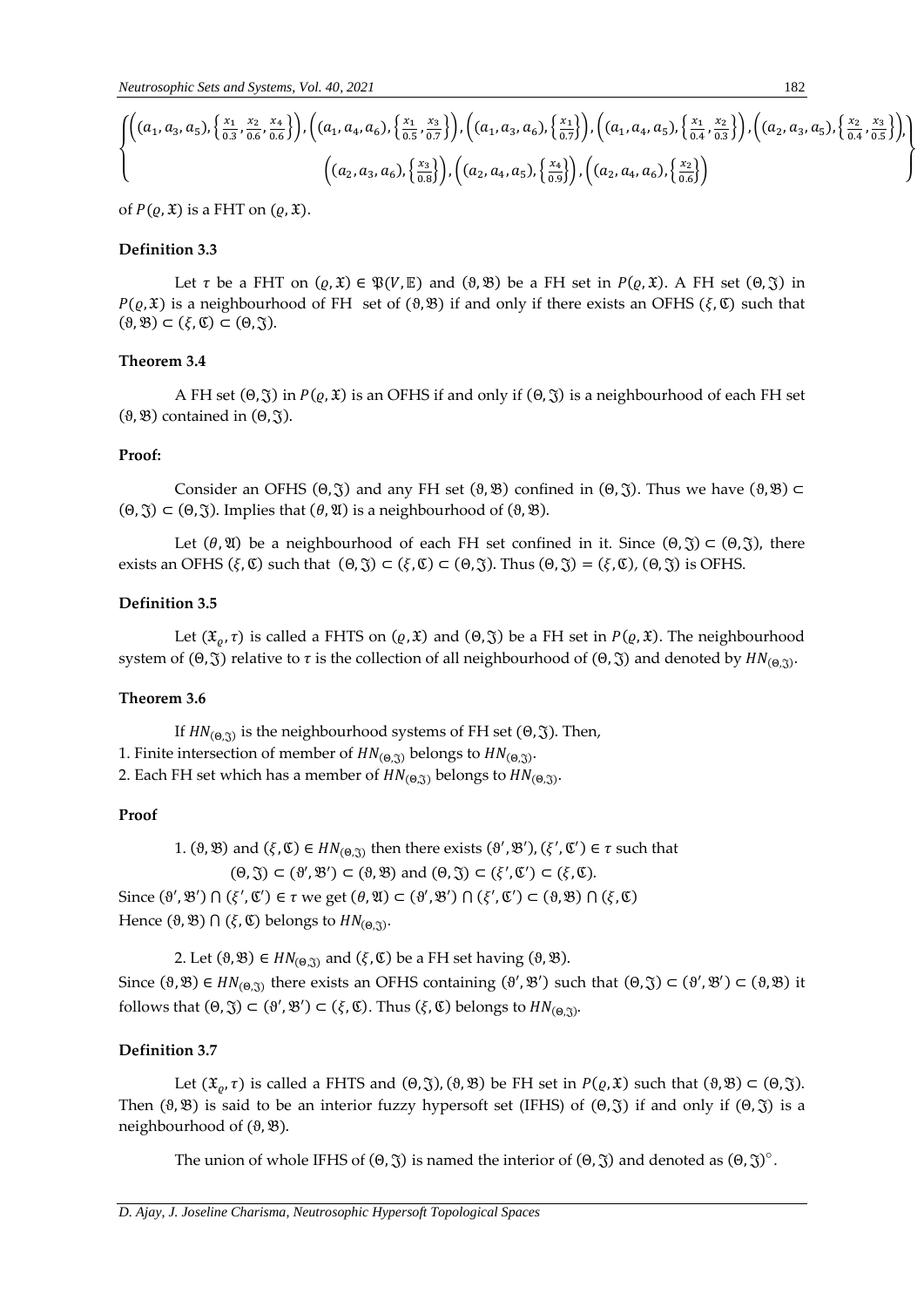#### **Theorem 3.8**

Let  $(\mathfrak{X}_0, \tau)$  is called a FHTS and  $(\Theta, \mathfrak{J})$ , a FH set in  $P(\varrho, \mathfrak{X})$ . Then,

i)  $(\Theta, \mathfrak{J})^{\circ}$  is open and  $(\Theta, \mathfrak{J})^{\circ}$  is the biggest OFHS confined in  $(\Theta, \mathfrak{J}).$ ii)  $(\Theta, \mathfrak{J})$  is OFHS iff  $(\Theta, \mathfrak{J}) = (\Theta, \mathfrak{J})^{\circ}$ .

# **Proof**

i) Since  $(\theta, \mathfrak{J})^{\circ} = \bigcup \{(\theta, \mathfrak{B})/(\theta, \mathfrak{J}) \text{ is a neighbourhood of } (\theta, \mathfrak{B})\}, (\theta, \mathfrak{J})^{\circ} \text{ is itself an IFHS of }$ (Θ, ξ). Then there exists an OFHS  $(\xi, \mathfrak{C})$  such that  $(\Theta, \mathfrak{J})^{\circ} \subset (\xi, \mathfrak{C}) \subset (\Theta, \mathfrak{J})$ .  $(\xi, \mathfrak{C})$  is an IFHS of  $(\Theta, \mathfrak{J})$ , hence  $(\xi, \mathfrak{C}) \subset (\Theta, \mathfrak{J})^{\circ}$ . Thus  $(\Theta, \mathfrak{J})^{\circ}$  is the largest OFHS enclosed in  $(\Theta, \mathfrak{J})$ .

ii) Let  $(\Theta, \mathfrak{J})$  be an OFHS. Since  $(\Theta, \mathfrak{J})^{\circ}$  is the IFHS of  $(\Theta, \mathfrak{J})$ , we have  $(\Theta, \mathfrak{J}) = (\Theta, \mathfrak{J})^{\circ}$ .

Conversely if  $(\Theta, \mathfrak{J}) = (\Theta, \mathfrak{J})^{\circ}$  then  $(\Theta, \mathfrak{J})$  is OFHS.

## **Definition 3.9**

Let  $(\mathfrak{X}_{\varrho}, \tau_1)$  and  $(\mathfrak{X}_{\varrho}, \tau_2)$  be two FHTS. If each  $(0, \mathfrak{J}) \in \tau_1$  is in  $\tau_2$  then  $\tau_2$  is called the FH finer than  $\tau_1$  (or)  $\tau_1$  is FH coarser than  $\tau_2.$ 

# **Definition 3.10**

Let  $(\mathfrak{X}_0, \tau)$  be a FHTS and  $(\Theta, \mathfrak{J}) \in \mathfrak{P}(V, \mathbb{E})$ . The fuzzy hypersoft closure (FHC) of  $(\Theta, \mathfrak{J})$  is the intersection of all CFH sets that contains  $(Θ, \Im)$  which is denoted by  $\overline{(Θ, \Im)}$ .

Thus,  $\overline{(\Theta,\mathfrak{T})}$  is the smallest CFHS which has  $(\Theta,\mathfrak{T})$  and  $\overline{(\Theta,\mathfrak{T})}$  is CFHS.

## **Theorem 3.11**

Let  $(\mathfrak{X}_{\rho}, \tau)$  be a FHTS and  $(\Theta, \mathfrak{J})$ ,  $(\vartheta, \mathfrak{B}) \in \mathfrak{P}(V, \mathbb{E})$ .

Then,

(i)  $(\theta, \mathfrak{J}) \subseteq \overline{(\theta, \mathfrak{J})}$  $(ii) \overline{\overline{(0, \mathfrak{J})}} = \overline{(0, \mathfrak{J})}$ (iii) If  $(\Theta, \mathfrak{J}) \subset (\Theta, \mathfrak{B})$ , then  $\overline{(\Theta, \mathfrak{J})} \subset \overline{(\Theta, \mathfrak{B})}$ . (iv)  $(\Theta, \mathfrak{J})$  is a CFHS iff  $(\Theta, \mathfrak{J}) = \overline{(\Theta, \mathfrak{J})}$ .  $(v)$   $\overline{(0, \mathfrak{F}) \cup (0, \mathfrak{B})} = \overline{(0, \mathfrak{F})} \cup \overline{(0, \mathfrak{B})}$ 

#### **Proof**

From the definition of FHC, the proof of (i) to (iii) is attained.

(iv) Let  $(\theta, \mathfrak{J})$  be CFHS. By (i)  $(\theta, \mathfrak{J}) \subseteq \overline{(\theta, \mathfrak{J})}$ . Since  $\overline{(\theta, \mathfrak{J})}$  is the minutest CFHS which has  $(\theta, \mathfrak{J})$ , then  $\overline{(\Theta, \mathfrak{T})} \subseteq (\Theta, \mathfrak{T})$ . Thus  $(\Theta, \mathfrak{T}) = \overline{(\Theta, \mathfrak{T})}$ .

Conversely let,  $(\Theta, \mathfrak{J}) = \overline{(\Theta, \mathfrak{J})}$ . Since  $(\Theta, \mathfrak{J})$  is CFHS, then  $(\Theta, \mathfrak{J})$  is also CFHS.

(v) By (iv)  $\overline{(0, \overline{3})}$ ,  $\overline{(3, \overline{8})}$   $\subseteq$   $\overline{(0, \overline{3})}$  U  $\overline{(3, \overline{3})}$   $\overline{(0, \overline{3})}$  U  $\overline{(0, \overline{3})}$  U  $\overline{(0, \overline{3})}$  U  $\overline{(0, \overline{3})}$ 

Conversely by (i),  $(\Theta, \mathfrak{J}) \cup (\Theta, \mathfrak{B}) \subseteq (\overline{\Theta, \mathfrak{J}}) \cup (\Theta, \mathfrak{B})$ .

Since  $(\Theta, \mathfrak{J})$ ,  $(\vartheta, \mathfrak{B})$  are FH sets and  $\overline{(\Theta, \mathfrak{J}) \cup (\vartheta, \mathfrak{B})}$  is the minutest CFHS which has  $(\Theta, \mathfrak{J}) \cup (\vartheta, \mathfrak{B})$ , then  $\overline{(\theta, \mathfrak{J}) \cup (\theta, \mathfrak{B})} \subseteq \overline{(\theta, \mathfrak{J})} \cup \overline{(\theta, \mathfrak{B})}$ 

Thus the equality is obtained.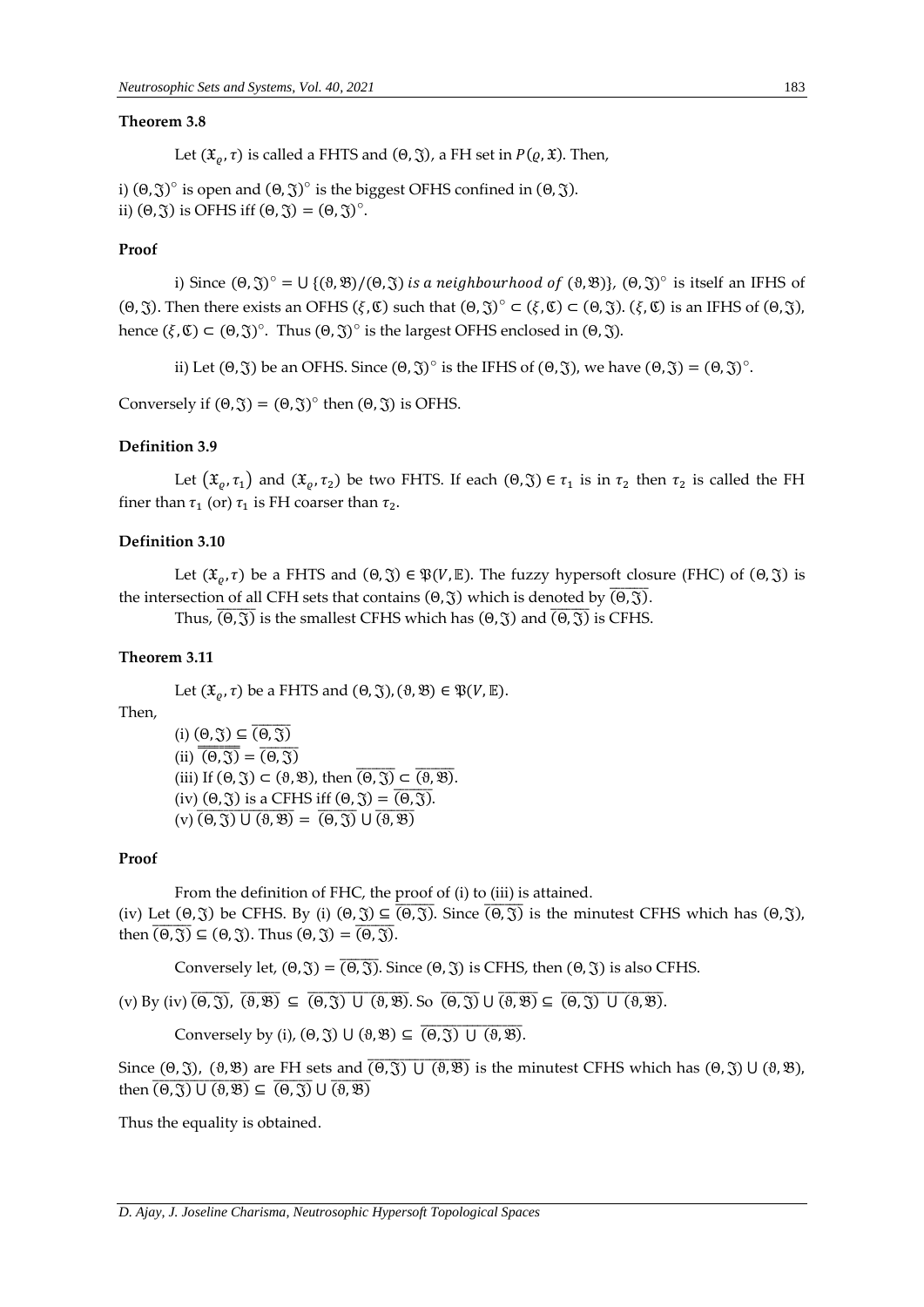#### **Theorem 3.12**

Let  $(\mathfrak{X}_0, \tau)$  be a FHTS and  $(\Theta, \mathfrak{J})$ ,  $(\vartheta, \mathfrak{B}) \in \mathfrak{P}(V, \mathbb{E})$ .

## Then,

(i)  $(\theta, \mathfrak{J})^{\circ} \subseteq (\theta, \mathfrak{J})$ (ii)  $((\Theta, \mathfrak{J})^{\circ})^{\circ} = (\Theta, \mathfrak{J})^{\circ}$ (iii) If  $(\Theta, \mathfrak{J}) \subseteq (\Theta, \mathfrak{B})$ , then  $(\Theta, \mathfrak{J})^{\circ} \subseteq (\Theta, \mathfrak{B})^{\circ}$ . (iv)  $(\theta, \mathfrak{J})$  is OFHS iff  $(\theta, \mathfrak{J}) = (\theta, \mathfrak{J})^{\circ}$ .  $(v) ((0, \mathfrak{J}) \cap (\theta, \mathfrak{B}))^{\circ} = (\theta, \mathfrak{J})^{\circ} \cap (\theta, \mathfrak{B})^{\circ}.$ 

## **Proof**

 $(i)$  – (iii) are obvious from definition of interior

(iv) Let  $(\theta, \tilde{\zeta})$  be a OFHS, by (i)  $(\theta, \tilde{\zeta})^{\circ} \subseteq (\theta, \tilde{\zeta})$ . Since  $(\theta, \tilde{\zeta})^{\circ}$  is the largest OFHS that is contained in  $(\Theta, \mathfrak{J})$ , then  $(\Theta, \mathfrak{J}) \subseteq (\Theta, \mathfrak{J})^{\circ}$ . Thus  $(\Theta, \mathfrak{J}) = (\Theta, \mathfrak{J})^{\circ}$ 

Conversely, let  $(\Theta, \mathfrak{J}) = (\Theta, \mathfrak{J})^{\circ}$  since  $(\Theta, \mathfrak{J})^{\circ}$  is OFHS,  $(\Theta, \mathfrak{J})$  is also OFHS.

(v)  $(\theta, \mathfrak{J}) \cap (\theta, \mathfrak{B}) \subseteq (\theta, \mathfrak{J}), (\theta, \mathfrak{B})$ . Thus by (iii)  $((\theta, \mathfrak{J}) \cap (\theta, \mathfrak{B}))^{\circ} \subseteq (\theta, \mathfrak{J})^{\circ} \cap (\theta, \mathfrak{B})^{\circ}$ .

Conversely by (i),  $(\theta, \mathfrak{F})^{\circ} \cap (\theta, \mathfrak{B})^{\circ} \subseteq (\theta, \mathfrak{F}) \cap (\theta, \mathfrak{B})$ . Since  $(\theta, \mathfrak{F})^{\circ}$ ,  $(\theta, \mathfrak{B})^{\circ}$  are OFHS &  $((\theta, \mathfrak{J}) \cap (\theta, \mathfrak{B}))^{\circ}$  is the largest OFHS that has  $(\theta, \mathfrak{J}) \cap (\theta, \mathfrak{B})$ , then  $(\theta, \mathfrak{J})^{\circ} \cap (\theta, \mathfrak{B})^{\circ} \subseteq$  $((\Theta, \mathfrak{J}) \cap (\Theta, \mathfrak{B}))$ <sup>o</sup>. Thus, the equality is achieved.

## **Definition 3.13**

Let  $(\mathfrak{X}_{\rho}, \tau)$  be a FHTS and  $\mathcal B$  be a subcollection of  $\tau$ . If each element of  $\tau$  can be written as the arbitrary union of few elements of  $\mathcal{B}$ , then  $\mathcal{B}$  is called a fuzzy hypersoft basis (FHB) for the FHT  $\tau$ .

#### **Lemma 3.14**

Let  $(\mathfrak{X}_0, \tau)$  be a FHTS and  $\mathcal B$  be FHB for  $\tau$ . Then  $\tau$  is the collection of FH union of elements of  $B$ .

# **Lemma 3.15**

Let  $(\mathfrak{X}_{\varrho}, \tau)$  and  $(\mathfrak{X}_{\varrho}, \tau')$  be FHTS and  $\mathcal{B}, \mathcal{B}'$  be FHB for  $\tau$  and  $\tau'$  respectively. If  $\mathcal{B}' \subset \mathcal{B}$ , then  $\tau$ is FH finer than  $\tau'$ .

# **Lemma 3.16**

Let  $\{(\vartheta^i, \mathfrak{B}_i)/i \in I\}$  be a collection of FH sets corresponding to V, and  $(\vartheta, \mathfrak{J})$  be a FH over V. Then

(i)  $\bigcup_{i \in I} \left[ (\theta, \mathfrak{J}) \cap (\vartheta^i, \mathfrak{B}_i) \right] = (\theta, \mathfrak{J}) \cap (\bigcup_{i \in I} (\vartheta^i, \mathfrak{B}_i))$ (ii)  $\bigcap_{i\in I} \left[ (\Theta, \mathfrak{J}) \cup (\vartheta^i, \mathfrak{B}_i) \right] = (\Theta, \mathfrak{J}) \cup (\bigcap_{i\in I} (\vartheta^i, \mathfrak{B}_i))$ 

# **Proof**

(i) Let  $(\Theta, \mathfrak{J}) \cap (\vartheta^i, \mathfrak{B}_i) = (\xi, \mathfrak{C})$  where  $\mathfrak{C} = \mathfrak{J} \cap \mathfrak{B}_i$ . Then  $\bigcup_{i \in I} [(\Theta, \mathfrak{J}) \cap (\vartheta^i, \mathfrak{B}_i)] = (\xi', \mathfrak{C}')$  where  $\mathfrak{C}' =$  $\bigcup_{i\in I} (\mathfrak{J} \cap \mathfrak{B}_i)$ . let  $\bigcup_{i\in I} (\vartheta^i, \mathfrak{B}_i) = (\xi'', \mathfrak{C}'')$  where  $\mathfrak{C}'' = \bigcup_{i\in I} \mathfrak{B}_i$ . Then  $(\theta, \mathfrak{J}) \cap \bigcup_{i\in I} (\vartheta^i, \mathfrak{B}_i) = (\xi''', \mathfrak{C}''')$ where  $\mathfrak{C}''' = (\mathfrak{J} \cap \mathfrak{C}'')$ . Since  $\mathfrak{J} \cap (\bigcup_{i \in I} \mathfrak{B}) = \bigcup_{i \in I} (\mathfrak{J} \cap \mathfrak{B}_i)$ , we have  $\mathfrak{C}' = \bigcup_{i \in I} (\mathfrak{J} \cap \mathfrak{B}_i)$  and  $\mathfrak{C}''' = \mathfrak{J} \cap (\bigcup_{i \in I} \mathfrak{B}_i) = \bigcup_{i \in I} (\mathfrak{J} \cap \mathfrak{B}_i).$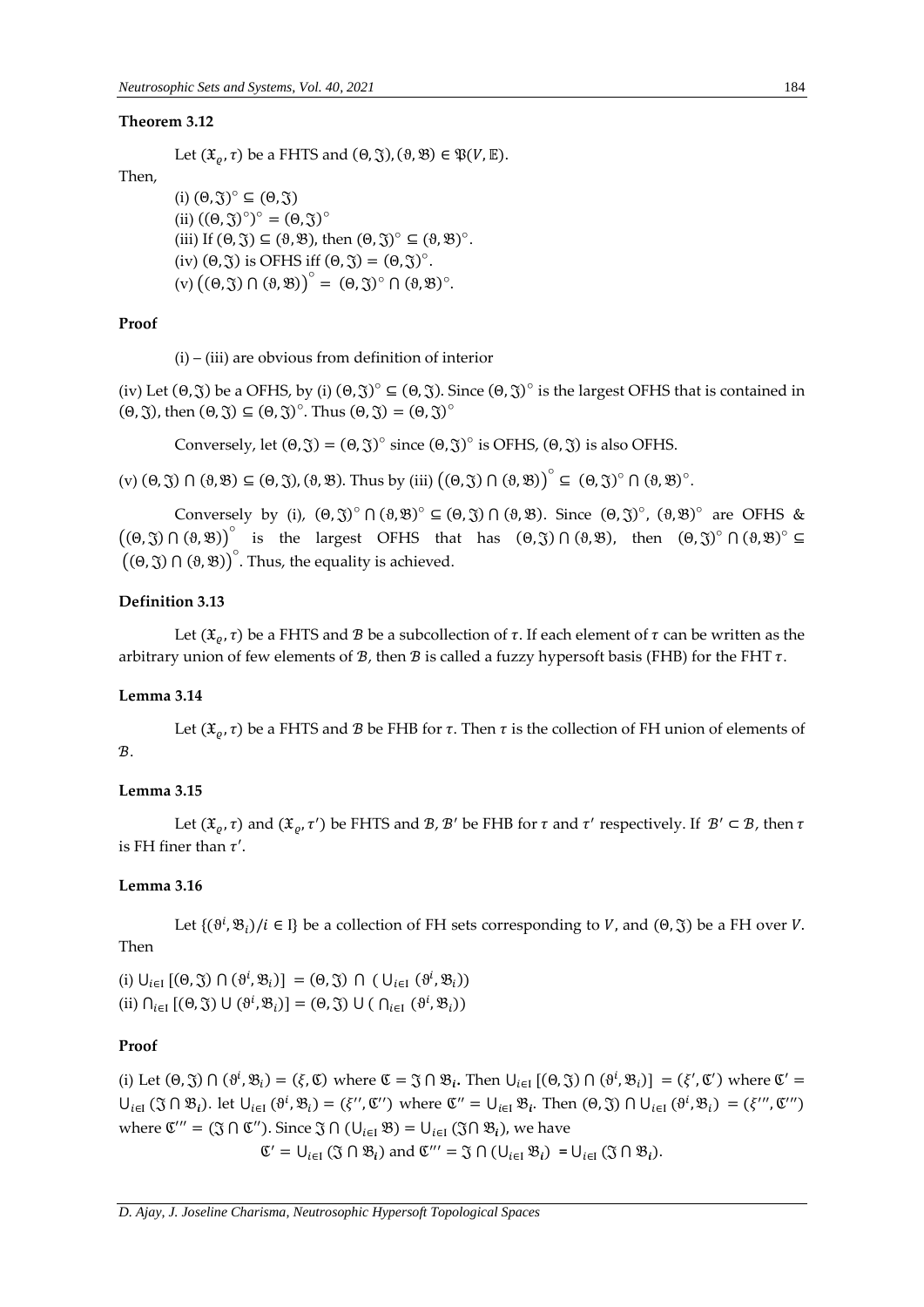Thus  $(\theta, \mathfrak{J}) \cap (\cup_{i \in I} (\theta^i, \mathfrak{B}_i)) = \cup_{i \in I} (\theta, \mathfrak{J}) \cap (\theta^i, \mathfrak{B}_i).$ 

(ii) Let  $\bigcap_{i\in I}(\vartheta^i,\mathfrak{B}_i)=(\eta,\mathfrak{D})$  where  $\mathfrak{D}=\bigcap_{i\in I}\mathfrak{B}_i$ . Thus  $(\vartheta,\mathfrak{J})\cup(\bigcap_{i\in I}(\vartheta^i,\mathfrak{B}_i))=(\eta',\mathfrak{D}')$  where  $\mathfrak{D}'=$  $({\mathfrak{J}} \cup {\mathfrak{D}})$ . Now consider  $({\Theta}, {\mathfrak{J}}) \cup ({\theta}^i, {\mathfrak{B}}_i) = ({\eta}^{\prime\prime}, {\mathfrak{D}}^{\prime\prime})$ , where  ${\mathfrak{D}}^{\prime\prime} = ({\mathfrak{J}} \cup {\mathfrak{B}}_i)$ . Then  $\bigcap_{i\in I} ((0, \mathfrak{J}) \cup (\vartheta^i, \mathfrak{B}_i)) = (\eta''', \mathfrak{D}''')$  where  $\mathfrak{D}''' = \bigcap_{i\in I} (\mathfrak{D}'')$ . Since,  $\mathfrak{J} \cup (\bigcap_{i\in I} \mathfrak{B}) = \bigcap_{i\in I} (\mathfrak{J} \cup \mathfrak{B})$ , we get

$$
\mathfrak{D}' = (\mathfrak{J} \cup \mathfrak{D}) = \mathfrak{J} \cup (\cap_{i \in I} \mathfrak{B}_i) = \cap_{i \in I} (\mathfrak{J} \cup \mathfrak{B}_i) \text{ and } \mathfrak{D}''' = \cap_{i \in I} (\mathfrak{D}'') = \cap_{i \in I} (\mathfrak{J} \cup \mathfrak{B}).
$$

Thus,  $(\Theta, \mathfrak{J}) \cup (\bigcap_{i \in I} (\vartheta^i, \mathfrak{B}_i)) = \bigcap_{i \in I} ((\Theta, \mathfrak{J}) \cup (\vartheta^i, \mathfrak{B}_i)).$ 

## **Theorem 3.17**

Let  $(x_0, \tau)$  be a FHTS and  $(\Theta, \mathfrak{F}) \in P(\varrho, \mathfrak{X})$  then the collection  $\tau_{(\Theta,\widetilde{S})} = \{(\Theta,\widetilde{S}) \cap (\vartheta,\mathfrak{B})/(\vartheta,\mathfrak{B}) \in \tau\}$  is a FHT.

#### **Proof**

(i) Since  $\phi_{\mathfrak{X}}$ ,  $(\varrho, \mathfrak{X}) \in \tau$ ,  $(\Theta, \mathfrak{Y}) = (\Theta, \mathfrak{Y}) \cap (\varrho, \mathfrak{X})$  and  $\phi_{\mathfrak{A}} = (\Theta, \mathfrak{Y}) \cap \phi_{\mathfrak{X}}$ , then  $\phi_{\mathfrak{A}}$ ,  $(\Theta, \mathfrak{Y}) \in \tau_{(\Theta, \mathfrak{Y})}$ .

(ii) Consider  $(\Theta_1, \mathfrak{J}_1), (\Theta_2, \mathfrak{J}_2) \in \tau_{(\Theta, \mathfrak{J})}$ . Then there exists  $(\vartheta_i, \mathfrak{B}_i) \in \tau_{(\Theta, \mathfrak{J})}$  for each  $i = 1,2$  such that  $(\Theta_i, \mathfrak{F}_i) = (\Theta, \mathfrak{F}) \cap (\vartheta_i, \mathfrak{B}_i).$ 

Thus,  $(\theta_1, \mathfrak{J}_1) \cap (\theta_2, \mathfrak{J}_2) = [(\theta, \mathfrak{J}) \cap (\theta_1, \mathfrak{B}_1)] \cap [(\theta, \mathfrak{J}) \cap (\theta_2, \mathfrak{B}_2)]$  $=(\Theta, \mathfrak{J}) \cap [(\vartheta_1, \mathfrak{B}_1) \cap (\vartheta_2, \mathfrak{B}_2)]$ 

Since  $[(\vartheta_1, \vartheta_1) \cap (\vartheta_2, \vartheta_2) \in \tau$ , we have  $(\vartheta_1, \mathfrak{J}_1) \cap (\vartheta_2, \mathfrak{J}_2) \in \tau_{(\vartheta, \mathfrak{J})}$ .

(iii) Let  $\{(\vartheta,\mathfrak{B})_j/j\in J\}$  be a subcollection of  $\tau_{(\vartheta,\mathfrak{J})}$ . Then for each  $j\in J$ , there is a FH set  $(\xi,\mathfrak{C})_j$  of  $\tau$ such that  $(\vartheta, \mathfrak{B})_j = (\vartheta, \mathfrak{J}) \cap (\xi, \mathfrak{C})_j$ .

Thus,  $\bigcup_{j\in J} (\vartheta, \mathfrak{B})_j = \bigcup_{j\in J} ((\theta, \mathfrak{F}) \cap (\xi, \mathfrak{C})_j) = (\vartheta, \mathfrak{F}) \cap (\bigcup_{j\in J} (\xi, \mathfrak{C})_j).$ 

Since  $\bigcup_{j\in J} (\xi,\mathfrak{C})_j \in \tau$ , then  $(\vartheta,\mathfrak{B})_j \in \tau_{(\vartheta,\mathfrak{J})}$ .

## **Definition 3.18**

Let  $(\mathfrak{X}_{\varrho}, \tau)$  be a FHTS and  $(\Theta, \mathfrak{J}) \subset P(\varrho, \mathfrak{X})$ . Then, the FHT  $\tau_{(\Theta, \mathfrak{J})}$  as in Theorem 3.17 is called Fuzzy hypersoft subspace topology and  $(\mathfrak{A}_{\theta}, \tau_{(\Theta,\hat{\mathcal{S}})})$  is called a fuzzy hypersoft subspace of  $(\mathfrak{X}_{\theta}, \tau)$ .

## **4. Intuitionistic Hypersoft Topological Spaces**

In this section, we define the concept of "Intuitionistic Hypersoft Topology". Let  $E_1, E_2, E_3 ... E_n$  be the parameters of the universe T, the set of all intuitionistic sets be  $F(T)$ , the collection of all intuitionistic hypersoft sets over  $T_{\mathbb{E}}$  (where  $\mathbb{E} = E_1 \times E_2 \times E_3 ... \times E_n$ ) be  $\mathfrak{P}(T, \mathbb{E})$ .

#### **Definition 4.1**

Let  $(\varrho, \mathfrak{H})$  be an element of  $\mathfrak{P}(T, \mathbb{E})$  (where  $\mathfrak{H} = H_1 x H x H_3 ... x H_n$  with each  $Y_i$  is a subset of  $E_i$  ( $i = 1, 2...n$ ), set of all intuitionistic hypersoft (IH) subsets of ( $\varrho$ ,  $\mathfrak{H}$ ) be  $P(\varrho, \mathfrak{H})$  and  $\tau$ , a subcollection of  $P(\varrho, \mathfrak{H})$ .

(i)  $\phi_{\mathfrak{N}}$ ,  $(\rho, \mathfrak{Y}) \in \tau$ (ii)  $(\theta, \mathfrak{J}), (\vartheta, \mathfrak{B}) \in \tau \Rightarrow (\theta, \mathfrak{J}) \cap (\vartheta, \mathfrak{B}) \in \tau$ (iii)  $\{(\Theta, \mathfrak{J})_l \mid l \in L\} \in \tau \Rightarrow \bigcup_{l \in L} (\Theta, \mathfrak{J})_l \in \tau$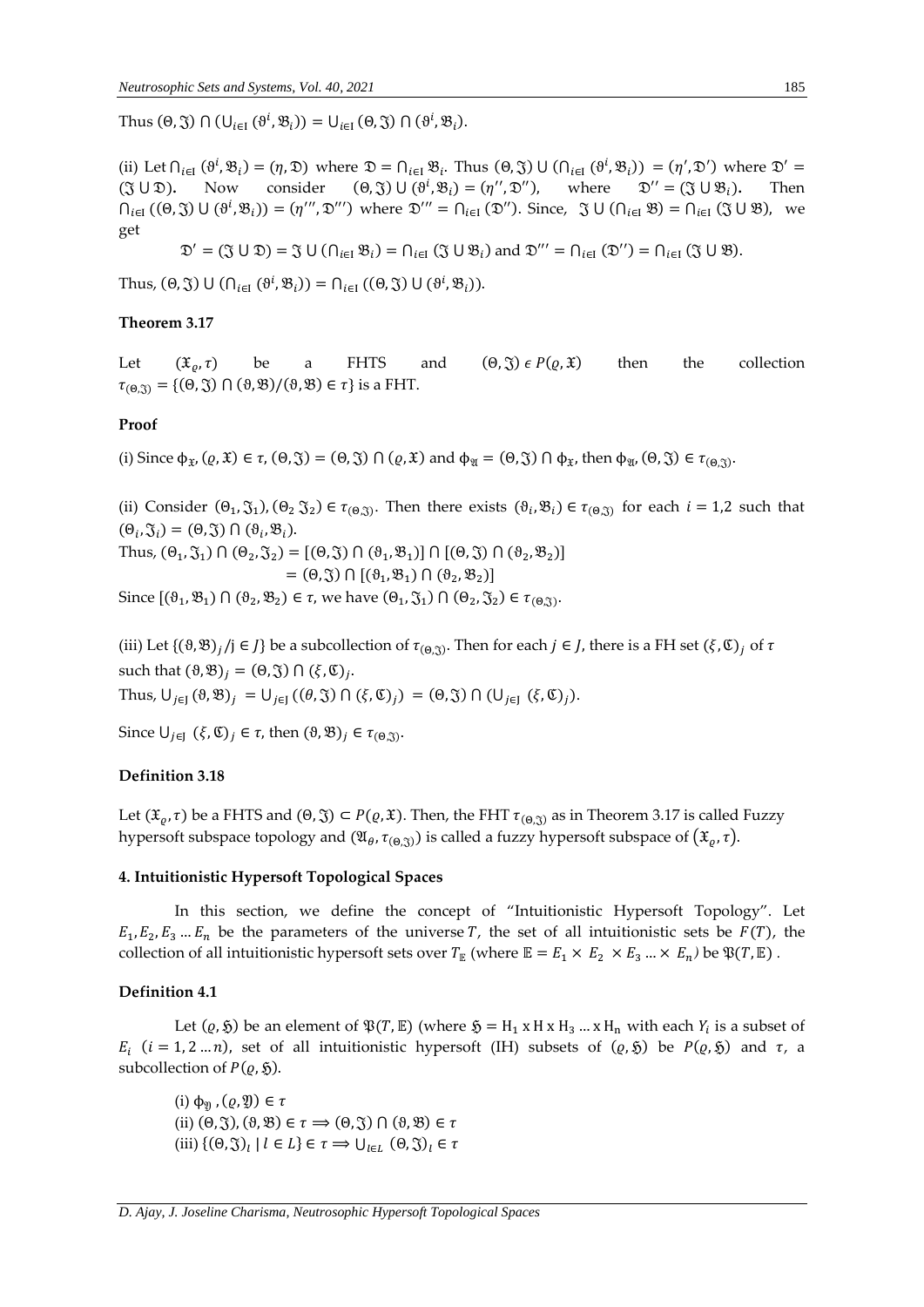If the above axioms are satisfied then  $\tau$  is an intuitionistic hypersoft topology (IHT) on  $(\varrho, \mathfrak{H})$  and  $(\mathfrak{H}_{\varrho}, \tau)$  is called an intuitionistic hypersoft topological space (IHTS). Every member of  $\tau$  is called an open intuitionistic hypersoft set (OIHS). An intuitionistic hypersoft set is called a closed intuitionistic hypersoft set (CIHS) if its complement is an OIHS.

#### **Example 4.2**

Let  $T = \{y_1, y_2, y_3, y_4\}$  and the attributes be  $E_1 = \{b_1, b_2\}$ ,  $E_2 = \{b_3, b_4\}$  and  $E_3 = \{b_5, b_6\}$ . Then the intuitionitic hypersoft set be

$$
\left\{\n\begin{pmatrix}\n(b_1, b_3, b_5), \left\{\frac{y_2}{(0.4, 0.3)}, \frac{y_4}{(0.6, 0.2)}\right\}\n\end{pmatrix},\n\begin{pmatrix}\n(b_1, b_3, b_6), \left\{\frac{y_1}{(0.7, 0.1)}\right\}\n\end{pmatrix},\n\begin{pmatrix}\n(b_1, b_4, b_5), \left\{\frac{y_1}{(0.4, 0.4)}, \frac{y_2}{(0.3, 0.2)}\right\}\n\end{pmatrix},\n\begin{pmatrix}\n(b_1, b_4, b_6), \left\{\frac{y_1}{(0.5, 0.3)}, \frac{y_3}{(0.7, 0.1)}\right\}\n\end{pmatrix},\n\begin{pmatrix}\n(b_2, b_3, b_5), \left\{\frac{y_3}{(0.8, 0.1)}\right\}\n\end{pmatrix},\n\begin{pmatrix}\n(b_2, b_4, b_5), \left\{\frac{y_4}{(0.9, 0.1)}\right\}\n\end{pmatrix},\n\begin{pmatrix}\n(b_2, b_4, b_5), \left\{\frac{y_2}{(0.9, 0.1)}\right\}\n\end{pmatrix}\n\right\}
$$

Let us consider this intuitionistic hypersoft set as  $(\varrho, \mathfrak{H})$ . Then the subfamily

$$
\tau = \{\phi_{\mathfrak{H}},( \varrho,\mathfrak{H}),\left\{\left( (b_{1},b_{3},b_{5}),\left\{ \frac{y_{1}}{(0.3,0.4)},\frac{y_{2}}{(0.6,0.1)}\right\}\right),\left( (b_{2},b_{3},b_{5}),\left\{ \frac{y_{2}}{(0.4,0.3)},\frac{y_{3}}{(0.5,0.3)}\right\}\right\},\left\{\left( (b_{1},b_{3},b_{5}),\left\{ \frac{y_{2}}{(0.4,0.3)}\right\}\right)\right\}
$$

$$
\left(\left( b_{2},b_{3},b_{5}\right),\left\{ \frac{y_{2}}{(0.3,0.5)},\frac{y_{3}}{(0.5,0.3)}\right\}\right)\},\left\{\left( (b_{1},b_{3},b_{5}),\left\{ \frac{y_{1}}{(0.3,0.4)},\frac{y_{2}}{(0.6,0.1)},\frac{y_{4}}{(0.6,0.1)},\frac{y_{4}}{(0.6,0.2)}\right\}\right),\left( (b_{1},b_{4},b_{6}),\left\{ \frac{y_{1}}{(0.5,0.3)},\frac{y_{3}}{(0.7,0.1)}\right\}\right),\left(\left( b_{1},b_{3},b_{6}\right),\left\{ \frac{y_{1}}{(0.7,0.1)}\right\}\right),\left(\left( b_{1},b_{4},b_{5}\right),\left\{ \frac{y_{2}}{(0.4,0.4)},\frac{y_{2}}{(0.3,0.2)}\right\}\right),\left(\left( b_{2},b_{3},b_{5}\right),\left\{ \frac{y_{2}}{(0.4,0.3)},\frac{y_{3}}{(0.5,0.1)}\right\}\right),\left(\left( b_{2},b_{3},b_{6}\right),\left\{ \frac{y_{3}}{(0.8,0.1)}\right\}\right),\left(\left( b_{2},b_{4},b_{5}\right),\left\{ \frac{y_{2}}{(0.4,0.3)}\right\}\right)\}
$$

of  $P(\varrho, \mathfrak{H})$  is a IHT on  $(\varrho, \mathfrak{H})$ .

## **Definition 4.3**

Let  $\tau$  be an IHT on  $(\varrho, \mathfrak{H}) \in \mathfrak{P}(T, \mathbb{E})$  and  $(\vartheta, \mathfrak{B})$  be an IH set in  $P(\varrho, \mathfrak{H})$ . An IH set  $(\vartheta, \mathfrak{F})$  in  $P(\varrho,\mathfrak{H})$  is a neighbourhood of IH set of  $(\vartheta,\mathfrak{B})$  if and only if there exists an OIHS  $(\xi,\mathfrak{C})$  such that  $(\vartheta, \mathfrak{B}) \subset (\xi, \mathfrak{C}) \subset (\theta, \mathfrak{J}).$ 

## **Theorem 4.4**

An IH set  $(\Theta, \mathfrak{F})$  in  $P(\rho, \mathfrak{H})$  is an OIHS if and only if  $(\Theta, \mathfrak{F})$  is a neighbourhood of each IH set ( $\theta$ ,  $\mathfrak{B}$ ) contained in ( $\theta$ ,  $\mathfrak{F}$ ).

#### **Proof:**

Consider an OIHS ( $\Theta$ ,  $\Im$ ) and any IH set ( $\Theta$ ,  $\Re$ ) confined in ( $\Theta$ ,  $\Im$ ). Thus we have ( $\Theta$ ,  $\Re$ )  $\subset$  $(\Theta, \mathfrak{J}) \subset (\Theta, \mathfrak{J})$ . This implies that  $(\theta, \mathfrak{A})$  is a neighbourhood of  $(\theta, \mathfrak{B})$ .

Let  $(\theta, \mathfrak{A})$  be a neighbourhood of each IH set confined in it. Since  $(\theta, \mathfrak{A}) \subset (\theta, \mathfrak{A})$ , there exists an OIHS  $(\xi, \mathfrak{C})$  such that  $(\Theta, \mathfrak{S}) \subset (\xi, \mathfrak{C}) \subset (\Theta, \mathfrak{S})$ . Thus  $(\Theta, \mathfrak{S}) = (\xi, \mathfrak{C})$ ,  $(\Theta, \mathfrak{S})$  is OIHS.

# **Definition 4.5**

Let  $(\mathfrak{H}_{\rho}, \tau)$  be called an IHTS on  $(\varrho, \mathfrak{H})$  and  $(\theta, \mathfrak{J})$  be an IH set in  $P(\varrho, \mathfrak{H})$ . The neighbourhood system of  $(Θ, \Im)$  relative to  $τ$  is the collection of all neighbourhoods of  $(Θ, \Im)$  and is denoted by  $HNN_{(\Theta,\mathfrak{J})}$ .

## **Theorem 4.6**

If  $HNN_{(\Theta,\mathfrak{I})}$  is the neighbourhood systems of IH set  $(\Theta,\mathfrak{I})$ . Then,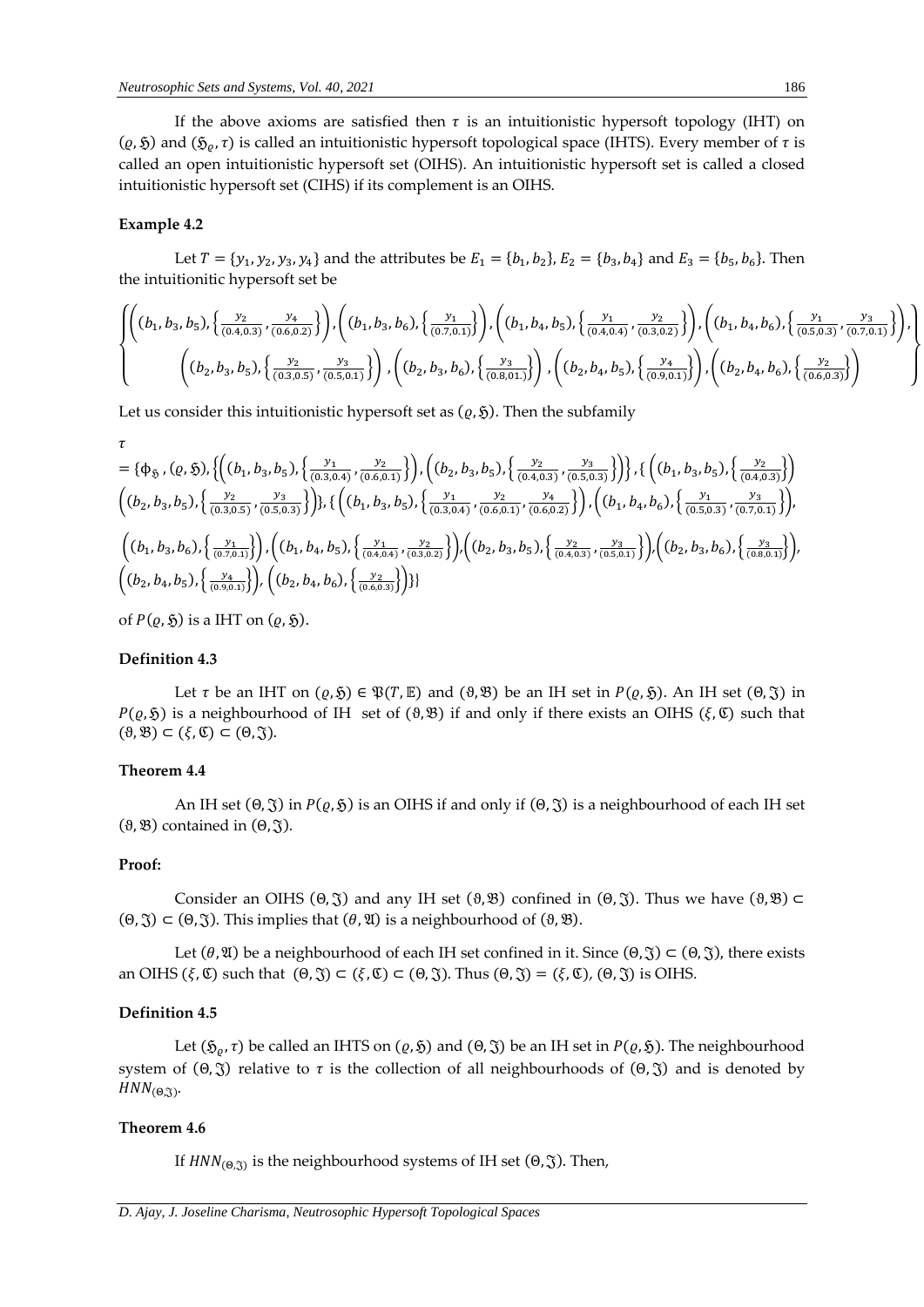- 1. Finite intersection of member of  $HNN_{(\Theta,\mathfrak{J})}$  belongs to  $HNN_{(\Theta,\mathfrak{J})}$ .
- 2. Each IH set which has a member of  $HNN_{(\Theta,\widetilde{\mathfrak{J}})}$  belongs to  $HNN_{(\Theta,\widetilde{\mathfrak{J}})}.$

## **Proof**

1.  $(\vartheta, \mathfrak{B})$  and  $(\xi, \mathfrak{C}) \in HNN_{(\vartheta, \mathfrak{J})}$  then there exists  $(\vartheta', \mathfrak{B}'), (\xi', \mathfrak{C}') \in \tau$  such that  $(\Theta, \mathfrak{J}) \subset (\theta', \mathfrak{B}') \subset (\theta, \mathfrak{B})$  and  $(\Theta, \mathfrak{J}) \subset (\xi', \mathfrak{C}') \subset (\xi, \mathfrak{C})$ . Since  $(\vartheta', \vartheta') \cap (\xi', \vartheta') \in \tau$  we get  $(\theta, \vartheta) \subset (\vartheta', \vartheta') \cap (\xi', \vartheta') \subset (\vartheta, \vartheta) \cap (\xi, \vartheta)$ Hence  $(\vartheta, \mathfrak{B}) \cap (\xi, \mathfrak{C})$  belongs to  $HNN_{(\Theta,\mathfrak{J})}$ .

2. Let  $(\vartheta, \mathfrak{B}) \in HNN_{(\vartheta, \mathfrak{J})}$  and  $(\xi, \mathfrak{C})$  be a IH set having  $(\vartheta, \mathfrak{B})$ . Since  $(\vartheta, \mathfrak{B}) \in HNN_{(\vartheta, \mathfrak{D})}$  there exists an OIHS containing  $(\vartheta', \mathfrak{B}')$  such that  $(\vartheta, \mathfrak{J}) \subset (\vartheta', \mathfrak{B}') \subset (\vartheta, \mathfrak{B})$  it follows that  $(\Theta, \mathfrak{J}) \subset (\vartheta', \mathfrak{B}') \subset (\xi, \mathfrak{C})$ . Thus  $(\xi, \mathfrak{C})$  belongs to  $HNN_{(\Theta, \mathfrak{J})}$ .

## **Definition 4.7**

Let  $(\mathfrak{H}_{\rho}, \tau)$  be an IHTS and  $(\Theta, \mathfrak{F}), (\vartheta, \mathfrak{B})$  be an IH set in  $P(\rho, \mathfrak{H})$  such that  $(\vartheta, \mathfrak{B}) \subset (\Theta, \mathfrak{F}).$ Then  $(θ, ℜ)$  is said to be an interior intuitionistic hypersoft set (IIHS) of  $(Θ, ℑ)$  if and only if  $(Θ, ℑ)$  is a neighbourhood of  $(\vartheta, \mathfrak{B})$ .

The union of whole IIHS of  $(\Theta, \mathfrak{F})$  is named the interior of  $(\Theta, \mathfrak{F})$  and is denoted as  $(\Theta, \mathfrak{F})^{\circ}$ .

# **Theorem 4.8**

Let  $({\mathfrak H}_0, \tau)$  be an IHTS and  $(\Theta, {\mathfrak J})$ , an IH set in  $P(\varrho, {\mathfrak H})$ . Then,

i)  $(\Theta, \mathfrak{J})^{\circ}$  is open and  $(\Theta, \mathfrak{J})^{\circ}$  is the biggest OIHS confined in  $(\Theta, \mathfrak{J})$ . ii)  $(\Theta, \mathfrak{J})$  is OIHS iff  $(\Theta, \mathfrak{J}) = (\Theta, \mathfrak{J})^{\circ}$ .

#### **Proof**

i) Since  $(\Theta, \mathfrak{J})^{\circ} = \bigcup \{(\Theta, \mathfrak{B})/(\Theta, \mathfrak{J}) \text{ is a neighbourhood of } (\Theta, \mathfrak{B})\}, (\Theta, \mathfrak{J})^{\circ} \text{ is itself an IIHS of }$ (Θ, ξ). Then there exists an OIHS  $(\xi, \mathfrak{C})$  such that  $(\Theta, \mathfrak{J})^{\circ} \subset (\xi, \mathfrak{C}) \subset (\Theta, \mathfrak{J})$ .  $(\xi, \mathfrak{C})$  is an IIHS of  $(\Theta, \mathfrak{J})$ , hence  $(\xi, \mathfrak{C}) \subset (\Theta, \mathfrak{J})^{\circ}$ . Thus  $(\Theta, \mathfrak{J})^{\circ}$  is the largest OIHS enclosed in  $(\Theta, \mathfrak{J})$ .

ii) Let  $(\Theta, \mathfrak{J})$  be an OIHS. Since  $(\Theta, \mathfrak{J})^{\circ}$  is the IIHS of  $(\Theta, \mathfrak{J})$ , we have  $(\Theta, \mathfrak{J}) = (\Theta, \mathfrak{J})^{\circ}$ .

Conversely if  $(\Theta, \mathfrak{J}) = (\Theta, \mathfrak{J})^{\circ}$  then  $(\Theta, \mathfrak{J})$  is OIHS.

#### **Definition 4.9**

Let  $(\mathfrak{H}_{\varrho}, \tau_1)$  and  $(\mathfrak{H}_{\varrho}, \tau_2)$  be two IHTS. If each  $(\theta, \mathfrak{J}) \in \tau_1$  is in  $\tau_2$  then  $\tau_2$  is called the IH finer than  $\tau_1$  (or)  $\tau_1$  is IH coarser than  $\tau_2$ .

#### **Definition 4.10**

Let  $(\mathfrak{H}_{\rho}, \tau)$  be a IHTS and  $(\Theta, \mathfrak{J}) \in \mathfrak{P}(T, \mathbb{E})$ . The intuitionistic hypersoft closure (IHC) of (Θ, ξ) is the intersection of all CIH sets that contains (Θ, ξ) which is denoted by  $\overline{(θ, \overline{\mathfrak{J}})}$ .

Thus,  $\overline{(\Theta,\mathfrak{T})}$  is the smallest CIHS which has  $(\Theta,\mathfrak{T})$  and  $\overline{(\Theta,\mathfrak{T})}$  is CIHS.

#### **Theorem 4.11**

Let  $(\mathfrak{H}_{\varrho}, \tau)$  be an IHTS and  $(\Theta, \mathfrak{J}), (\vartheta, \mathfrak{B}) \in \mathfrak{P}(T, \mathbb{E}).$ 

Then,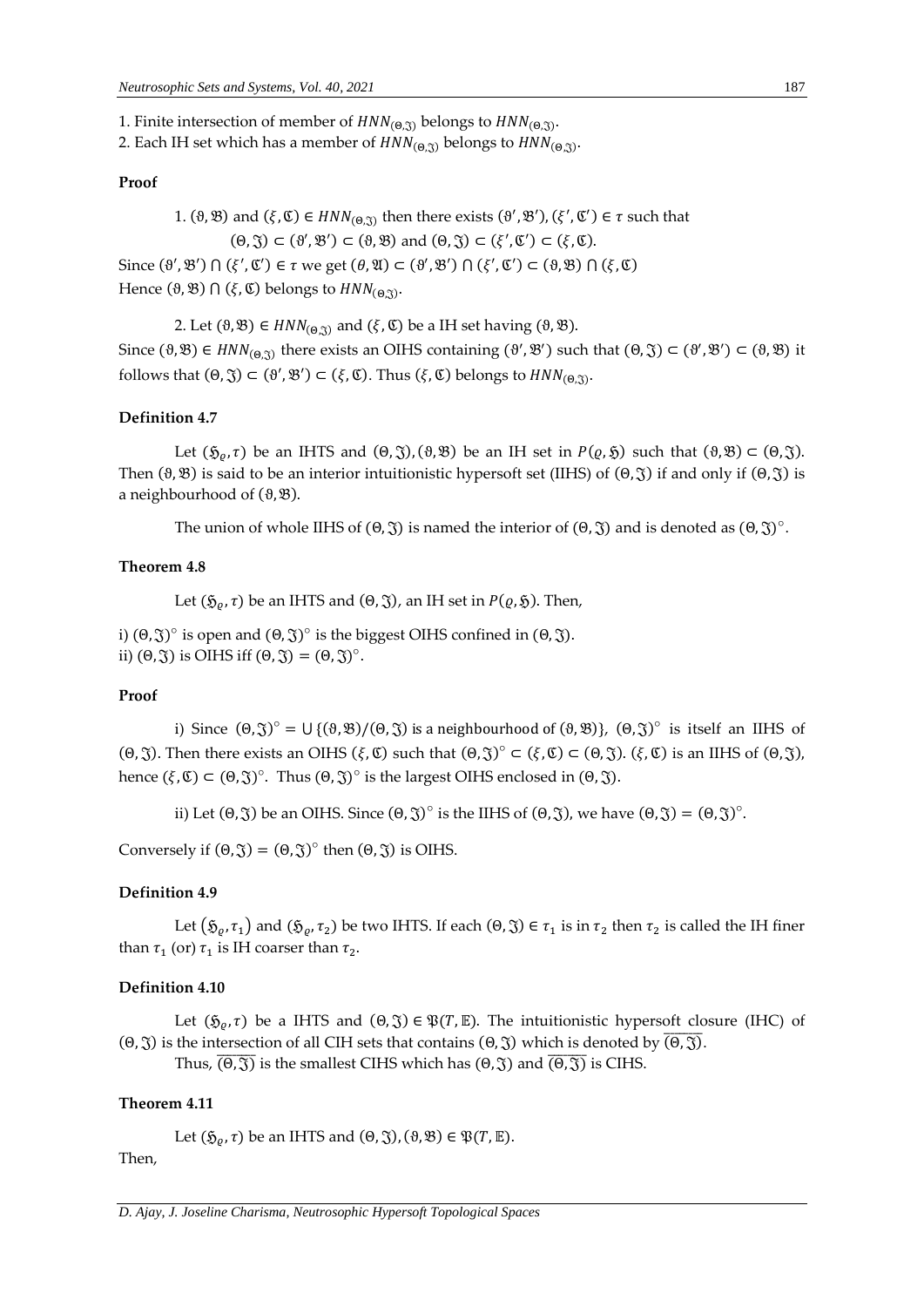(i)  $(\theta, \mathfrak{J}) \subseteq \overline{(\theta, \mathfrak{J})}$  $(ii) \overline{\overline{(0, \mathfrak{J})}} = \overline{(0, \mathfrak{J})}$ (iii) If  $(\Theta, \mathfrak{J}) \subset (\Theta, \mathfrak{B})$ , then  $\overline{(\Theta, \mathfrak{J})} \subset \overline{(\Theta, \mathfrak{B})}$ . (iv)  $(\theta, \mathfrak{J})$  is a CIHS iff  $(\theta, \mathfrak{J}) = \overline{(\theta, \mathfrak{J})}$ .  $(v)$   $\overline{(0, \mathfrak{F}) \cup (0, \mathfrak{B})} = \overline{(0, \mathfrak{F})} \cup \overline{(0, \mathfrak{B})}$ 

## **Proof**

From the definition of IHC, the proof of (i) to (iii) is attained. (iv) Let  $(\theta, \tilde{J})$  be CIHS. By (i)  $(\theta, \tilde{J}) \subseteq \overline{(\theta, \tilde{J})}$ . Since  $\overline{(\theta, \tilde{J})}$  is the minutest CIHS which has  $(\theta, \tilde{J})$ , then  $\overline{(\Theta,\mathfrak{J})}\subseteq (\Theta,\mathfrak{J})$ . Thus  $(\Theta,\mathfrak{J})=\overline{(\Theta,\mathfrak{J})}$ .

Conversely let,  $(\Theta, \mathfrak{J}) = \overline{(\Theta, \mathfrak{J})}$ . Since  $(\Theta, \mathfrak{J})$  is CIHS, then  $(\Theta, \mathfrak{J})$  is also a CIHS.

(v) By (iv)  $\overline{(0, \overline{3})}$ ,  $\overline{(3, \overline{8})}$   $\subseteq$   $\overline{(0, \overline{3})}$  U  $\overline{(3, \overline{3})}$   $\overline{(0, \overline{3})}$  U  $\overline{(3, \overline{8})}$   $\subseteq$   $\overline{(0, \overline{3})}$  U  $\overline{(3, \overline{8})}$ .

Conversely by (i),  $(\Theta, \Im) \cup (\vartheta, \mathcal{B}) \subseteq (\overline{\Theta, \Im) \cup (\vartheta, \mathcal{B})}$ .

Since  $(\Theta, \mathfrak{J})$ ,  $(\vartheta, \mathfrak{B})$  are IH sets and  $\overline{(\Theta, \mathfrak{J}) \cup (\vartheta, \mathfrak{B})}$  is the minutest CIHS which has  $(\Theta, \mathfrak{J}) \cup (\vartheta, \mathfrak{B})$ , then  $\overline{(\theta, \mathfrak{J}) \cup (\theta, \mathfrak{B})} \subseteq \overline{(\theta, \mathfrak{J})} \cup \overline{(\theta, \mathfrak{B})}$ 

Thus the equality is obtained.

#### **Theorem 4.12**

Let  $(\mathfrak{H}_0, \tau)$  be an IHTS and  $(\Theta, \mathfrak{J})$ ,  $(\vartheta, \mathfrak{B}) \in \mathfrak{P}(T, \mathbb{E})$ .

Then,

(i)  $(\theta, \mathfrak{J})^{\circ} \subseteq (\theta, \mathfrak{J})$ (ii)  $((\Theta, \mathfrak{J})^{\circ})^{\circ} = (\Theta, \mathfrak{J})^{\circ}$ (iii) If  $(\Theta, \mathfrak{J}) \subseteq (\Theta, \mathfrak{B})$ , then  $(\Theta, \mathfrak{J})^{\circ} \subseteq (\Theta, \mathfrak{B})^{\circ}$ . (iv)  $(\theta, \mathfrak{J})$  is OIHS iff  $(\theta, \mathfrak{J}) = (\theta, \mathfrak{J})^{\circ}$ .  $(v) ((0, \mathfrak{J}) \cap (\theta, \mathfrak{B}))^{\circ} = (\theta, \mathfrak{J})^{\circ} \cap (\theta, \mathfrak{B})^{\circ}.$ 

#### **Proof**

 $(i)$  – (iii) are obvious from the definition of interior

(iv) Let  $(\theta, \tilde{J})$  be a OIHS, by (i)  $(\theta, \tilde{J})^{\circ} \subseteq (\theta, \tilde{J})$ . Since  $(\theta, \tilde{J})^{\circ}$  is the largest OIHS that is contained in  $(\Theta, \mathfrak{J})$ , then  $(\Theta, \mathfrak{J}) \subseteq (\Theta, \mathfrak{J})^{\circ}$ . Thus  $(\Theta, \mathfrak{J}) = (\Theta, \mathfrak{J})^{\circ}$ 

Conversely, let  $(\Theta, \mathfrak{J}) = (\Theta, \mathfrak{J})^{\circ}$  since  $(\Theta, \mathfrak{J})^{\circ}$  is OIHS,  $(\Theta, \mathfrak{J})$  is also OIHS.

(v)  $(\theta, \mathfrak{J}) \cap (\theta, \mathfrak{B}) \subseteq (\theta, \mathfrak{J}), (\theta, \mathfrak{B})$ . Thus by (iii)  $((\theta, \mathfrak{J}) \cap (\theta, \mathfrak{B}))^{\circ} \subseteq (\theta, \mathfrak{J})^{\circ} \cap (\theta, \mathfrak{B})^{\circ}$ .

Conversely by (i)  $(\theta, \mathfrak{J})^{\circ} \cap (\theta, \mathfrak{B})^{\circ} \subseteq (\theta, \mathfrak{J}) \cap (\theta, \mathfrak{B})$ . Since  $(\theta, \mathfrak{J})^{\circ}$ ,  $(\theta, \mathfrak{B})^{\circ}$  are OIHS &  $((\theta, \mathfrak{J}) \cap (\theta, \mathfrak{B}))^{\circ}$  is the largest OIHS that has  $(\theta, \mathfrak{J}) \cap (\theta, \mathfrak{B})$ , then  $(\theta, \mathfrak{J})^{\circ} \cap (\theta, \mathfrak{B})^{\circ} \subseteq$  $((\Theta, \mathfrak{J}) \cap (\Theta, \mathfrak{B}))$ <sup>o</sup>. Thus, the equality is achieved.

#### **5. Neutrosophic Hypersoft Topological Spaces**

In this section, we define the concept of "Neutrosophic Hypersoft Topology". Let  $E_1, E_2, E_3 ... E_n$  be the parameters of the universe K, the set of all neutrosophic sets be  $F(K)$ , the collection of all neutrosophic hypersoft sets over  $K_{\mathbb{E}}$  (where  $\mathbb{E} = E_1 \times E_2 \times E_3 ... \times E_n$ ) be  $\mathfrak{P}(K, \mathbb{E})$ .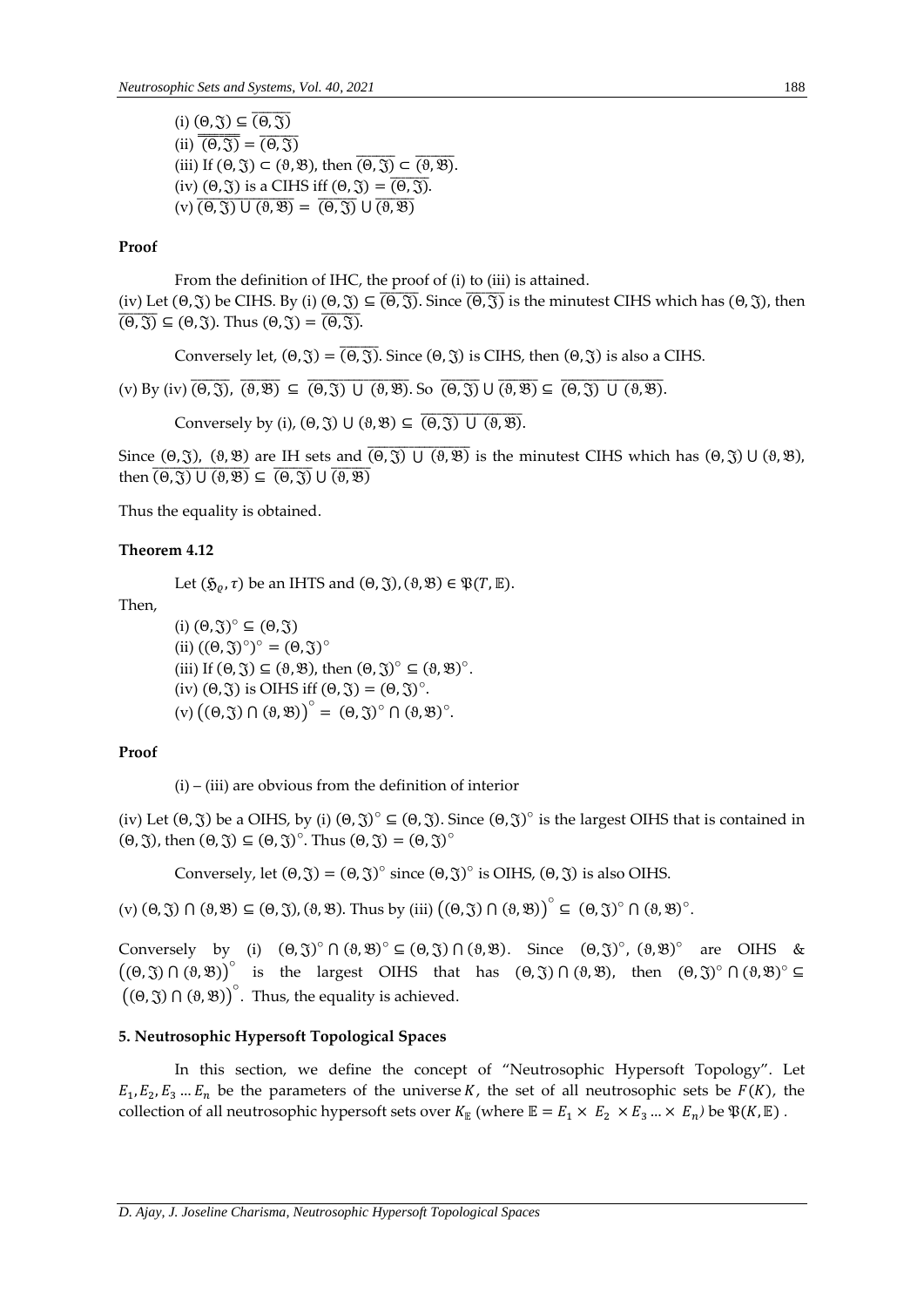#### **Definition 5.1**

Let  $(\varrho, \mathfrak{Y})$  be an element of  $\mathfrak{P}(K, \mathbb{E})$  (where  $\mathfrak{Y} = Y_1 \times Y_2 \times Y_3 \dots \times Y_n$  with each  $Y_i$  is a subset of  $E_i$  (*i* = 1, 2 ... *n*), set of all neutrosophic hypersoft (NH) subsets of ( $\varrho$ ,  $\varnothing$ ) be  $P(\varrho, \varnothing)$  and  $\tau$ , a subcollection of  $P(\varrho, \mathfrak{Y})$ .

(i)  $\phi_{\mathfrak{N}}$ ,  $(\varrho, \mathfrak{Y}) \in \tau$ (ii)  $(\Theta, \mathfrak{J}), (\vartheta, \mathfrak{B}) \in \tau \implies (\Theta, \mathfrak{J}) \cap (\vartheta, \mathfrak{B}) \in \tau$ (iii)  $\{(\Theta, \mathfrak{J})_l \mid l \in L\} \in \tau \Rightarrow \bigcup_{l \in L} (\Theta, \mathfrak{J})_l \in \tau$ 

If the above axioms are satisfied then  $\tau$  is neutrosophic hypersoft topology (NHT) on ( $(\varrho, \mathfrak{Y})$ . ( $\mathfrak{Y}_{\varrho}, \tau$ ) is called a neutrosophic hypersoft topological space (NHTS). Every member of  $\tau$  is called open neutrosophic hypersoft set (ONHS). A neutrosophic hypersoft set if called closed fuzzy hypersoft set (CNHS) if its complement is ONHS.

#### **Example 5.2**

Let  $K = \{z_1, z_2, z_3, z_4\}$  and the attributes be  $E_1 = \{c_1, c_2\}$ ,  $E_2 = \{c_3, c_4\}$  and  $E_3 = \{c_5, c_6\}$ . Then the neutrosophic hypersoft set be

$$
\left\{\n\begin{pmatrix}\n(c_1, c_3, c_5), \left\{\frac{z_2}{(0.4, 0.3, 0.4)}, \frac{z_4}{(0.6, 0.2, 0.4)}\right\}\n\end{pmatrix}, \n\begin{pmatrix}\n(c_1, c_3, c_6), \left\{\frac{z_1}{(0.7, 0.1, 0.4)}\right\}\n\end{pmatrix}, \n\begin{pmatrix}\n(c_1, c_4, c_5), \left\{\frac{z_1}{(0.4, 0.4, 0.6)}, \frac{z_2}{(0.3, 0.2, 0.8)}\right\}\n\end{pmatrix}, \n\left(\n(c_1, c_4, c_6), \left\{\frac{z_1}{(0.5, 0.3, 0.4)}, \frac{z_3}{(0.7, 0.1, 0.6)}\right\}\n\end{pmatrix}, \n\begin{pmatrix}\n(c_2, c_3, c_5), \left\{\frac{z_2}{(0.3, 0.5, 0.6)}, \frac{z_3}{(0.5, 0.1, 0.4)}\right\}\n\end{pmatrix}, \n\left(\n(c_2, c_3, c_6), \left\{\frac{z_4}{(0.8, 0.5, 0.6)}\right\}\n\end{pmatrix}, \n\left(\n(c_2, c_4, c_5), \left\{\frac{z_4}{(0.9, 0.6, 0.4)}\right\}\n\right), \n\begin{pmatrix}\n(c_2, c_4, c_6), \left\{\frac{z_2}{(0.6, 0.3, 0.7)}\right\}\n\end{pmatrix}\n\right\}
$$

Let us consider this neutrosophic hypersoft as  $(\varrho, \varrho)$ . Then the subfamily

$$
\tau = \{\phi_{\mathcal{Y}}, (\varrho, \mathcal{Y}), \left\{ \left( (c_1, c_3, c_5), \left\{ \frac{z_1}{(0.3, 0.4, 0.5)}, \frac{z_2}{(0.6, 0.1, 0.7)} \right\} \right), \left( (c_2, c_3, c_5), \left\{ \frac{z_2}{(0.4, 0.3, 0.6)}, \frac{z_3}{(0.5, 0.3, 0.7)} \right\} \right\}, \left\{ \left( (c_1, c_3, c_5), \left\{ \frac{z_2}{(0.4, 0.1, 0.7)} \right\} \right) \right\}
$$
\n
$$
\left( (c_2, c_3, c_5), \left\{ \frac{z_2}{(0.3, 0.3, 0.6)}, \frac{z_3}{(0.5, 0.1, 0.7)} \right\} \right), \left( (c_1, c_3, c_5), \left\{ \frac{z_1}{(0.3, 0.4, 0.5)}, \frac{z_2}{(0.6, 0.3, 0.4)}, \frac{z_4}{(0.6, 0.2, 0.4)} \right\} \right), \left( (c_1, c_4, c_6), \left\{ \frac{z_1}{(0.5, 0.3, 0.4)}, \frac{z_3}{(0.7, 0.1, 0.6)} \right\} \right), \left( \left( c_1, c_4, c_5), \left\{ \frac{z_1}{(0.4, 0.4, 0.6)}, \frac{z_2}{(0.3, 0.2, 0.8)} \right\} \right), \left( (c_2, c_3, c_5), \left\{ \frac{z_2}{(0.4, 0.5, 0.6)}, \frac{z_3}{(0.5, 0.3, 0.4)} \right\} \right), \left( (c_1, c_4, c_5), \left\{ \frac{z_1}{(0.4, 0.4, 0.6)}, \frac{z_2}{(0.3, 0.2, 0.8)} \right\} \right), \left( (c_2, c_3, c_5), \left\{ \frac{z_2}{(0.4, 0.5, 0.6)}, \frac{z_3}{(0.5, 0.3, 0.4)} \right\} \right), \left( (
$$

of  $P(\varrho, \mathfrak{Y})$  is a NHT on  $(\varrho, \mathfrak{Y})$ .

#### **Definition 5.3**

Let  $\tau$  be a NHT on  $(\varrho, \mathfrak{Y}) \in \mathfrak{P}(K, \mathbb{E})$  and  $(\vartheta, \mathfrak{B})$  be a NH set in  $P(\varrho, \mathfrak{Y})$ . A FH set  $(\vartheta, \mathfrak{Y})$  in  $P(\varrho, \varnothing)$  is a neighbourhood of NH set of  $(\vartheta, \varnothing)$  if and only if there exists an ONHS  $(\xi, \mathfrak{C})$  such that  $(\vartheta, \mathfrak{B}) \subset (\xi, \mathfrak{C}) \subset (\vartheta, \mathfrak{J}).$ 

# **Theorem 5.4**

A NH set  $(\theta, \mathfrak{F})$  in  $P(\varrho, \mathfrak{Y})$  is an ONHS if and only if  $(\theta, \mathfrak{F})$  is a neighbourhood of each NH set  $(0, \mathcal{B})$  contained in  $(0, \mathcal{C})$ .

#### **Proof:**

Consider an ONHS ( $\Theta$ ,  $\widetilde{\chi}$ ) and any NH set  $(\vartheta, \mathfrak{B})$  confined in  $(\Theta, \widetilde{\chi})$ . Thus we have  $(\vartheta, \mathfrak{B}) \subset$  $(\Theta, \mathfrak{J}) \subset (\Theta, \mathfrak{J})$ . Implies that  $(\theta, \mathfrak{A})$  is a neighbourhood of  $(\theta, \mathfrak{B})$ .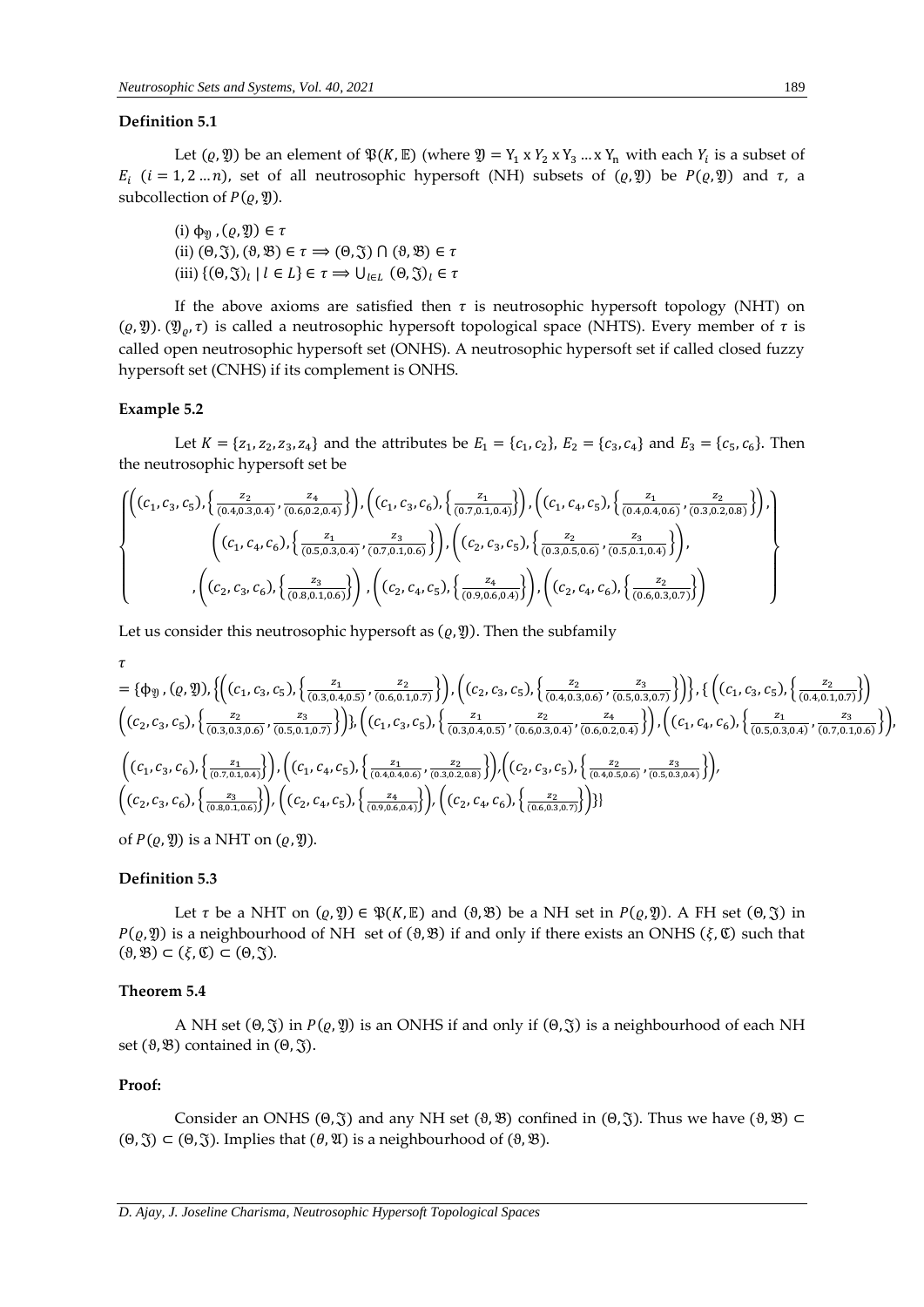Let  $(\theta, \mathfrak{A})$  be a neighbourhood of each NH set confined in it. Since  $(\theta, \mathfrak{F}) \subset (\theta, \mathfrak{F})$ , there exists an ONHS ( $\xi, \mathfrak{C}$ ) such that  $(\Theta, \mathfrak{Z}) \subset (\xi, \mathfrak{C}) \subset (\Theta, \mathfrak{Z})$ . Thus  $(\Theta, \mathfrak{Z}) = (\xi, \mathfrak{C})$ ,  $(\Theta, \mathfrak{Z})$  is ONHS.

#### **Definition 5.5**

Let  $(\mathcal{Y}_0, \tau)$  is called a NHTS on  $(\varrho, \mathcal{Y})$  and  $(\Theta, \mathcal{Y})$  be a NH set in  $P(\varrho, \mathcal{Y})$ . The neighbourhood system of  $(Θ, \tilde{S})$  relative to  $τ$  is the collection of all neighbourhood of  $(Θ, \tilde{S})$  and denoted by  $HNN_{(\Theta,\mathfrak{J})}$ .

## **Theorem 5.6**

If  $HNN_{(\Theta,\mathfrak{J})}$  is the neighbourhood systems of NH set  $(\Theta,\mathfrak{J})$ . Then,

1. Finite intersection of member of  $HNN_{(\Theta,\mathfrak{J})}$  belongs to  $HNN_{(\Theta,\mathfrak{J})}$ .

2. Each NH set which has a member of  $HNN_{(\Theta,\widetilde{\mathfrak{J}})}$  belongs to  $HNN_{(\Theta,\widetilde{\mathfrak{J}})}.$ 

#### **Proof**

1. ( $\vartheta$ ,  $\vartheta$ ) and  $(\xi, \mathfrak{C}) \in HNN_{(\Theta, \widetilde{\zeta})}$  then there exists  $(\vartheta', \vartheta'), (\xi', \mathfrak{C}') \in \tau$  such that  $(\Theta, \mathfrak{J}) \subset (\theta', \mathfrak{B}') \subset (\theta, \mathfrak{B})$  and  $(\Theta, \mathfrak{J}) \subset (\xi', \mathfrak{C}') \subset (\xi, \mathfrak{C})$ . Since  $(\vartheta', \mathcal{B}') \cap (\xi', \mathfrak{C}') \in \tau$  we get  $(\theta, \mathfrak{A}) \subset (\vartheta', \mathfrak{B}') \cap (\xi', \mathfrak{C}') \subset (\vartheta, \mathfrak{B}) \cap (\xi, \mathfrak{C})$ 

Hence  $(\vartheta, \mathfrak{B}) \cap (\xi, \mathfrak{C})$  belongs to  $HNN_{(\Theta,\mathfrak{J})}.$ 

2. Let  $(\vartheta, \mathfrak{B}) \in HNN_{(\vartheta, \mathfrak{A})}$  and  $(\xi, \mathfrak{C})$  be a NH set having  $(\vartheta, \mathfrak{B})$ .

Since  $(\vartheta, \mathfrak{B}) \in HNN_{(\theta, \mathfrak{J})}$  there exists an ONHS containing  $(\vartheta', \mathfrak{B}')$  such that  $(\vartheta, \mathfrak{J}) \subset (\vartheta', \mathfrak{B}') \subset (\vartheta, \mathfrak{B})$ it follows that  $(\Theta, \mathfrak{J}) \subset (\mathfrak{F}', \mathfrak{B}') \subset (\xi, \mathfrak{C})$ . Thus  $(\xi, \mathfrak{C})$  belongs to  $HNN_{(\Theta, \mathfrak{J})}$ .

#### **Definition 5.7**

Let  $(\mathcal{Y}_\rho, \tau)$  is called a NHTS and  $(\Theta, \mathcal{Y}), (\vartheta, \mathcal{Y})$  be NH set in  $P(\varrho, \mathcal{Y})$  such that  $(\vartheta, \mathcal{Y}) \subset (\Theta, \mathcal{Y}).$ Then ( $\vartheta$ , $\vartheta$ ) is said to be an interior neutrosophic hypersoft set (INHS) of ( $\vartheta$ , $\vartheta$ ) if and only if ( $\vartheta$ , $\vartheta$ ) is a neighbourhood of  $(\vartheta, \mathfrak{B})$ .

The union of whole INHS of  $(\Theta, \mathfrak{J})$  is named the interior of  $(\Theta, \mathfrak{J})$  and denoted as  $(\Theta, \mathfrak{J})^{\circ}$ .

#### **Theorem 5.8**

Let  $(\mathfrak{Y}_{\rho}, \tau)$  is called a NHTS and  $(\Theta, \mathfrak{J})$ , a NH set in  $P(\varrho, \mathfrak{Y})$ . Then,

i)  $(\Theta, \mathfrak{J})^{\circ}$  is open and  $(\Theta, \mathfrak{J})^{\circ}$  is the biggest ONHS confined in  $(\Theta, \mathfrak{J})$ . ii)  $(\Theta, \mathfrak{J})$  is ONHS iff  $(\Theta, \mathfrak{J}) = (\Theta, \mathfrak{J})^{\circ}$ .

# **Proof**

i) Since  $(\Theta, \Im)^{\circ} = \bigcup \{(\Theta, \mathfrak{B})/(\Theta, \Im) \text{ is a neighbourhood of } (\Theta, \mathfrak{B})\}, (\Theta, \Im)^{\circ} \text{ is itself an INHS of }$ (Θ, ξ). Then there exists an ONHS  $(\xi, \mathfrak{C})$  such that  $(\Theta, \mathfrak{J})^{\circ} \subset (\xi, \mathfrak{C}) \subset (\Theta, \mathfrak{J})$ .  $(\xi, \mathfrak{C})$  is an INHS of (Θ, ξ), hence (ξ, ᢗ) ⊂ (Θ, ξ)<sup>o</sup>. Thus (Θ, ξ)<sup>o</sup> is the largest ONHS enclosed in (Θ, ξ).

ii) Let  $(\Theta, \mathfrak{J})$  be an ONHS. Since  $(\Theta, \mathfrak{J})^{\circ}$  is the INHS of  $(\Theta, \mathfrak{J})$ , we have  $(\Theta, \mathfrak{J}) = (\Theta, \mathfrak{J})^{\circ}$ .

Conversely if  $(\Theta, \mathfrak{J}) = (\Theta, \mathfrak{J})^{\circ}$  then  $(\Theta, \mathfrak{J})$  is ONHS.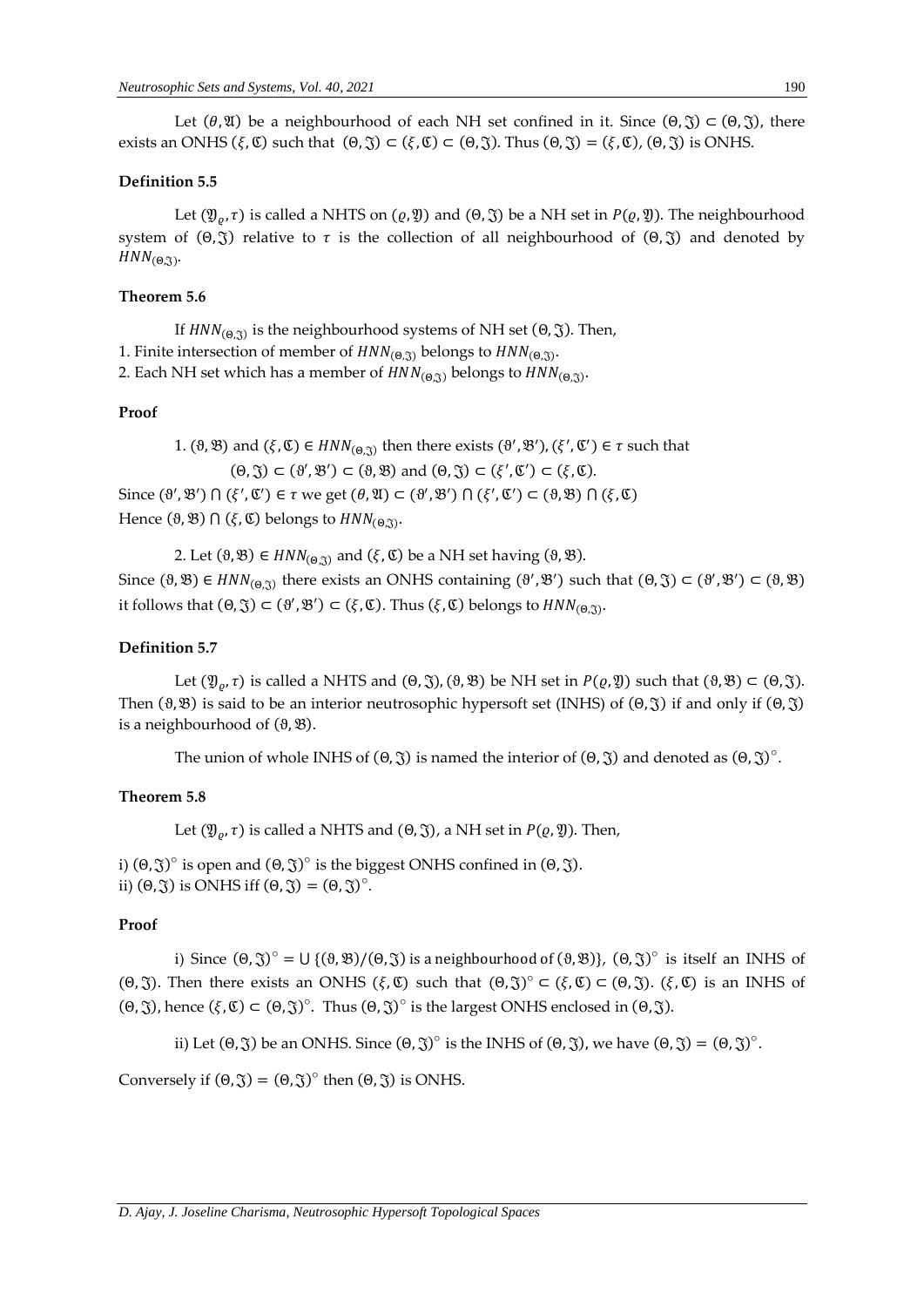## **Definition 5.9**

Let  $(\mathfrak{Y}_{\varrho},\tau_1)$  and  $(\mathfrak{Y}_{\varrho},\tau_2)$  be two NHTS. If each  $(\theta,\mathfrak{J})\in\tau_1$  is in  $\tau_2$  then  $\tau_2$  is called the NH finer than  $\tau_1$  (or)  $\tau_1$  is NH coarser than  $\tau_2$ .

# **Definition 5.10**

Let  $(\mathfrak{Y}_0, \tau)$  be a NHTS and  $(\Theta, \mathfrak{J}) \in \mathfrak{P}(K, \mathbb{E})$ . The neutrosophic hypersoft closure (NHC) of (Θ, ζ) is the intersection of all CNH sets that contains (Θ, ζ) which is denoted by  $\overline{(θ, \overline{\mathfrak{J}})}$ . Thus,  $\overline{(\Theta,\mathfrak{T})}$  is the smallest CNHS which has  $(\Theta,\mathfrak{T})$  and  $\overline{(\Theta,\mathfrak{T})}$  is CNHS.

#### **Theorem 5.11**

Let  $(\mathfrak{Y}_{\alpha}, \tau)$  be a NHTS and  $(\Theta, \mathfrak{Y})$ ,  $(\vartheta, \mathfrak{B}) \in \mathfrak{P}(K, \mathbb{E})$ .

Then,

(i)  $(\theta, \mathfrak{J}) \subseteq \overline{(\theta, \mathfrak{J})}$  $(ii) \overline{\Theta(\mathfrak{F})} = \overline{\Theta(\mathfrak{F})}$ (iii) If  $(\Theta, \mathfrak{J}) \subset (\Theta, \mathfrak{B})$ , then  $\overline{(\Theta, \mathfrak{J})} \subset \overline{(\Theta, \mathfrak{B})}$ . (iv)  $(\Theta, \mathfrak{J})$  is a CNHS iff  $(\Theta, \mathfrak{J}) = \overline{(\Theta, \mathfrak{J})}$ .  $(v)$   $\overline{(0, \mathfrak{F}) \cup (0, \mathfrak{B})} = \overline{(0, \mathfrak{F})} \cup \overline{(0, \mathfrak{B})}$ 

## **Proof**

From the definition of NHC, the proof of (i) to (iii) is attained.

(iv) Let  $(\theta, \tilde{y})$  be CNHS. By (i)  $(\theta, \tilde{y}) \subseteq \overline{(\theta, \tilde{y})}$ . Since  $\overline{(\theta, \tilde{y})}$  is the minutest CNHS which has  $(\theta, \tilde{y})$ , then  $\overline{(\theta, \mathfrak{J})} \subseteq (\theta, \mathfrak{J})$ . Thus  $(\theta, \mathfrak{J}) = \overline{(\theta, \mathfrak{J})}$ .

Conversely let,  $(\Theta, \mathfrak{J}) = \overline{(\Theta, \mathfrak{J})}$ . Since  $(\Theta, \mathfrak{J})$  is CNHS, then  $(\Theta, \mathfrak{J})$  is also CNHS.

(v) By (iv)  $\overline{(0, \overline{3})}$ ,  $\overline{(3, \overline{8})}$   $\subseteq$   $\overline{(0, \overline{3})}$  U  $\overline{(3, \overline{3})}$   $\overline{(0, \overline{3})}$  U  $\overline{(0, \overline{3})}$  U  $\overline{(0, \overline{3})}$  U  $\overline{(0, \overline{3})}$ 

Conversely by (i),  $(\Theta, \mathfrak{J}) \cup (\Theta, \mathfrak{B}) \subseteq (\overline{\Theta, \mathfrak{J}}) \cup (\Theta, \mathfrak{B})$ .

Since  $(\theta, \Im)$ ,  $(\vartheta, \mathfrak{B})$  are NH sets and  $\overline{(\theta, \Im) \cup (\vartheta, \mathfrak{B})}$  is the minutest CNHS which has  $(\theta, \Im) \cup (\vartheta, \mathfrak{B})$ , then  $\overline{(\theta, \mathfrak{J}) \cup (\theta, \mathfrak{B})} \subseteq \overline{(\theta, \mathfrak{J})} \cup \overline{(\theta, \mathfrak{B})}$ 

Thus the equality is obtained.

#### **Theorem 5.12**

Let  $(\mathfrak{Y}_{\varrho}, \tau)$  be a NHTS and  $(\Theta, \mathfrak{J})$ ,  $(\vartheta, \mathfrak{B}) \in \mathfrak{P}(K, \mathbb{E})$ .

Then,

(i)  $(\theta, \mathfrak{J})^{\circ} \subseteq (\theta, \mathfrak{J})$ (ii)  $((\Theta, \mathfrak{J})^{\circ})^{\circ} = (\Theta, \mathfrak{J})^{\circ}$ (iii) If  $(\Theta, \mathfrak{J}) \subseteq (\Theta, \mathfrak{B})$ , then  $(\Theta, \mathfrak{J})^{\circ} \subseteq (\Theta, \mathfrak{B})^{\circ}$ . (iv)  $(\theta, \mathfrak{J})$  is ONHS iff  $(\theta, \mathfrak{J}) = (\theta, \mathfrak{J})^{\circ}$ .  $(v) ((0, \mathfrak{J}) \cap (\theta, \mathfrak{B}))^{\circ} = (\theta, \mathfrak{J})^{\circ} \cap (\theta, \mathfrak{B})^{\circ}.$ 

# **Proof**

 $(i)$  – (iii) are obvious from definition of interior

(iv) Let  $(\theta, \mathfrak{J})$  be a ONHS, by (i)  $(\theta, \mathfrak{J})^{\circ} \subseteq (\theta, \mathfrak{J})$ . Since  $(\theta, \mathfrak{J})^{\circ}$  is the largest ONHS that is contained in (Θ, ξ), then  $(\Theta, \mathfrak{J}) \subseteq (\Theta, \mathfrak{J})^{\circ}$ . Thus  $(\Theta, \mathfrak{J}) = (\Theta, \mathfrak{J})^{\circ}$ 

Conversely, let  $(\Theta, \mathfrak{J}) = (\Theta, \mathfrak{J})^{\circ}$  since  $(\Theta, \mathfrak{J})^{\circ}$  is ONHS,  $(\Theta, \mathfrak{J})$  is also ONHS.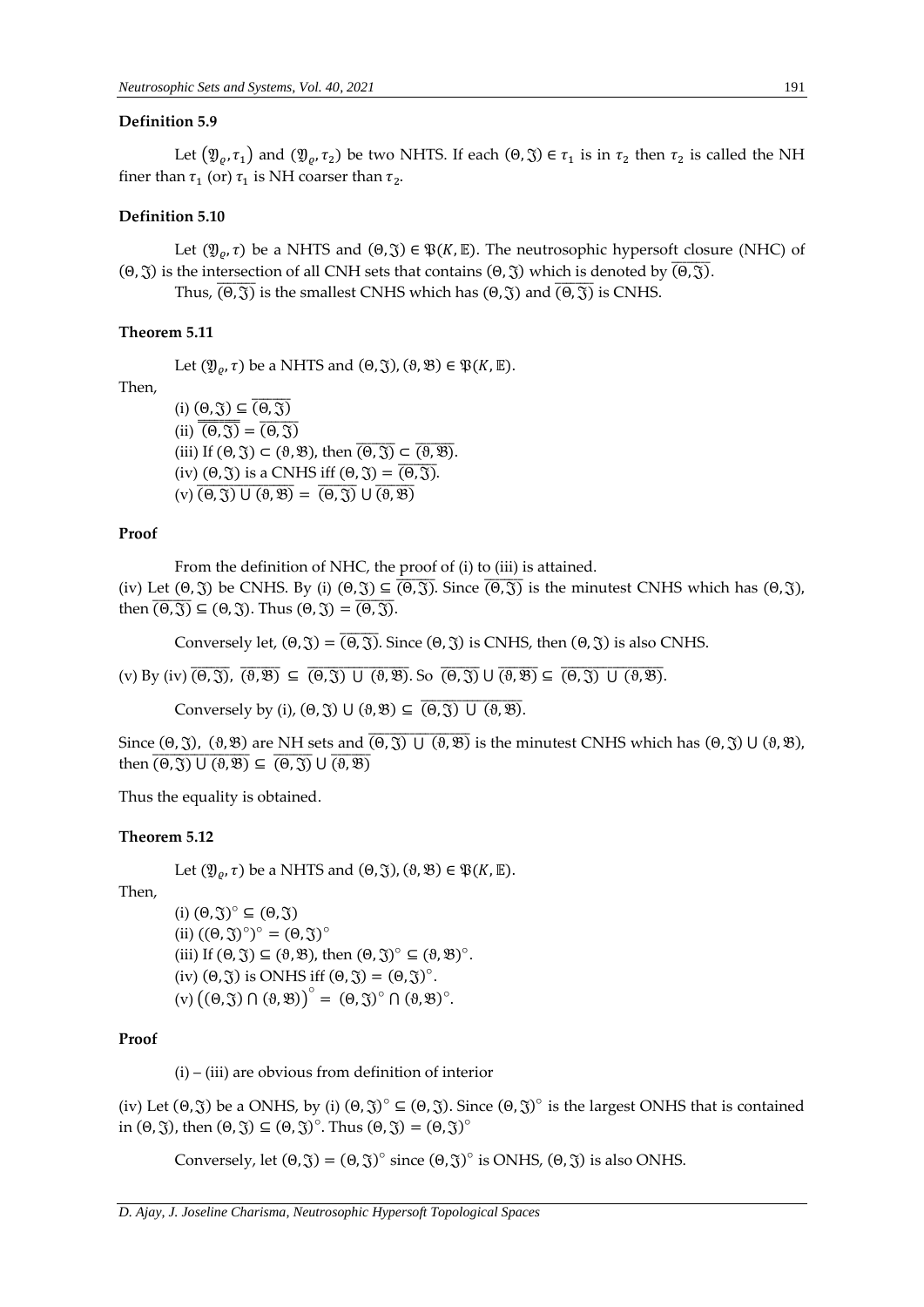(v)  $(\theta, \mathfrak{J}) \cap (\theta, \mathfrak{B}) \subseteq (\theta, \mathfrak{J}), (\theta, \mathfrak{B})$ . Thus by (iii)  $((\theta, \mathfrak{J}) \cap (\theta, \mathfrak{B}))^{\circ} \subseteq (\theta, \mathfrak{J})^{\circ} \cap (\theta, \mathfrak{B})^{\circ}$ .

Conversely by (i),  $(\theta, \mathfrak{J})^{\circ} \cap (\theta, \mathfrak{B})^{\circ} \subseteq (\theta, \mathfrak{J}) \cap (\theta, \mathfrak{B})$ . Since  $(\theta, \mathfrak{J})^{\circ}$ ,  $(\theta, \mathfrak{B})^{\circ}$  are ONHS &  $((\theta, \mathfrak{J}) \cap (\theta, \mathfrak{B}))^{\circ}$  is the largest ONHS that has  $(\theta, \mathfrak{J}) \cap (\theta, \mathfrak{B})$ , then  $(\theta, \mathfrak{J})^{\circ} \cap (\theta, \mathfrak{B})^{\circ} \subseteq$  $((\Theta, \mathfrak{J}) \cap (\Theta, \mathfrak{B})\big)^\circ$ . Thus, the equality is achieved.

# **6. Conclusion**

Herein we have defined fuzzy hypersoft topology and few basic properties have also been presented. In addition fuzzy hypersoft topology is extended to intuitionistic hypersoft, neutrosophic hypersoft topology along with some of its basic properties. In future, many properties of topological spaces can be extended to fuzzy hypersoft, intuitionistic and neutrosophic hypersoft topological spaces.

## **References**

- 1. Zadeh, L.A., 1965. Fuzzy sets. Inform. Control, p.338–353.
- 2. Molodtsov, D.,1999. Soft set theory-first results. Comput. Math. Appl., p 19–31.
- 3. Maji, P.K., Biswas, R., Roy, A.R., 2003. Soft set theory. Comput. Math. Appl., p.555–562.
- 4. Pei, D., Miao, D., 2005. From soft sets to information systems. Proc. IEEE Int. Conf. Granular Comput., p. 617–621.
- 5. Feng, F., Jun, Y.B., Zhao, X., 2008. Soft semirings. Comput. Math. Appl., p.2621–2628.
- 6. Chen, D., Tsang, E.C.C., Yeung, D.S., Wong, X., 2005. The parametrization reduction of soft sets and its applications. Comput. Math. Appl., p.757–763.
- 7. Aktaş, H., Çağman, N., 2007. Soft sets and soft groups. Inform. Sci, p. 2726–2735.
- 8. Maji, P.K., Biswas, R., Roy, A.R., 2001. Fuzzy soft sets. J. Fuzzy Math., p.589–602.
- 9. Smarandache, F., 2018. Extension of Soft Set to Hypersoft Set, and then to Plithogenic Hypersoft Set. Neutrosophic Sets and Systems, vol. 22, p. 168-170. DOI: 10.5281/zenodo.2159754.
- 10. Saqlain, M., Saeed, M., Ahmad, M.R., Smarandache, F., 2019. Generalization of TOPSIS for Neutrosophic Hypersoft set using Accuracy Function and its Application. Neutrosophic Sets and Systems, vol. 27, p. 131-137.
- 11. Rana, S., Qayyum, M., Saeed, M., Smarandache, F., & Khan, B. A., 2019. Plithogenic Fuzzy Whole Hypersoft Set, Construction of Operators and their Application in Frequency Matrix Multi Attribute Decision Making Technique. Neutrosophic Sets and Systems, vol. 28, p. 34-50.
- 12. Saqlain, M., Jafar, N., Moin, S., Saeed, M., & Broumi, S., 2020. Single and Multi-valued Neutrosophic Hypersoft set and Tangent Similarity Measure of Single valued Neutrosophic Hypersoft Sets. Neutrosophic Sets and Systems, vol. 32, p. 317-329.
- 13. Saqlain, M., Moin, S., Jafar, M. N., Saeed, M., & Smarandache, F., 2020. Aggregate Operators of Neutrosophic Hypersoft Set. Neutrosophic Sets and Systems, vol. 32, p. 294-306.
- 14. Abbas, M., Murtaza, G., Smarandache, F**.,** 2020. Basic operations on hypersoft sets and hypersoft point. Neutrosophic Sets and Systems, vol. 35, p. 407-421.
- 15. Chang, C.L., 1968. Fuzzy topological spaces. J. Math. Anal. Appl., p.182–190.
- 16. Tanay, B., Kandemir, M. B., 2011. Topological structure of fuzzy soft sets. Computers and Mathematics with Applications, p. 2952–2957.
- 17. Smarandache, F., 1999. A Unifying Field in Logics, Neutrosophic Logic, Neutrosophy, Neutrosophic Set and Neutrosophic Probabilty. 4th (eds) American Research Press, Rehoboth, DE, USA.
- 18. Ajay, D., Manivel, M., Aldring, J., 2019. Neutrosophic Fuzzy SAW Method and It's Application. The International journal of analytical and experimental modal analysis*,* 11(8), p. 881-887.
- 19. Ajay, D., Aldring, J., 2019. A Decision Making Technique Based on Similarity Measure and Entropy of Bipolar Neutrosophic Sets. The International journal of analytical and experimental modal analysis, 11(9), p. 520-529.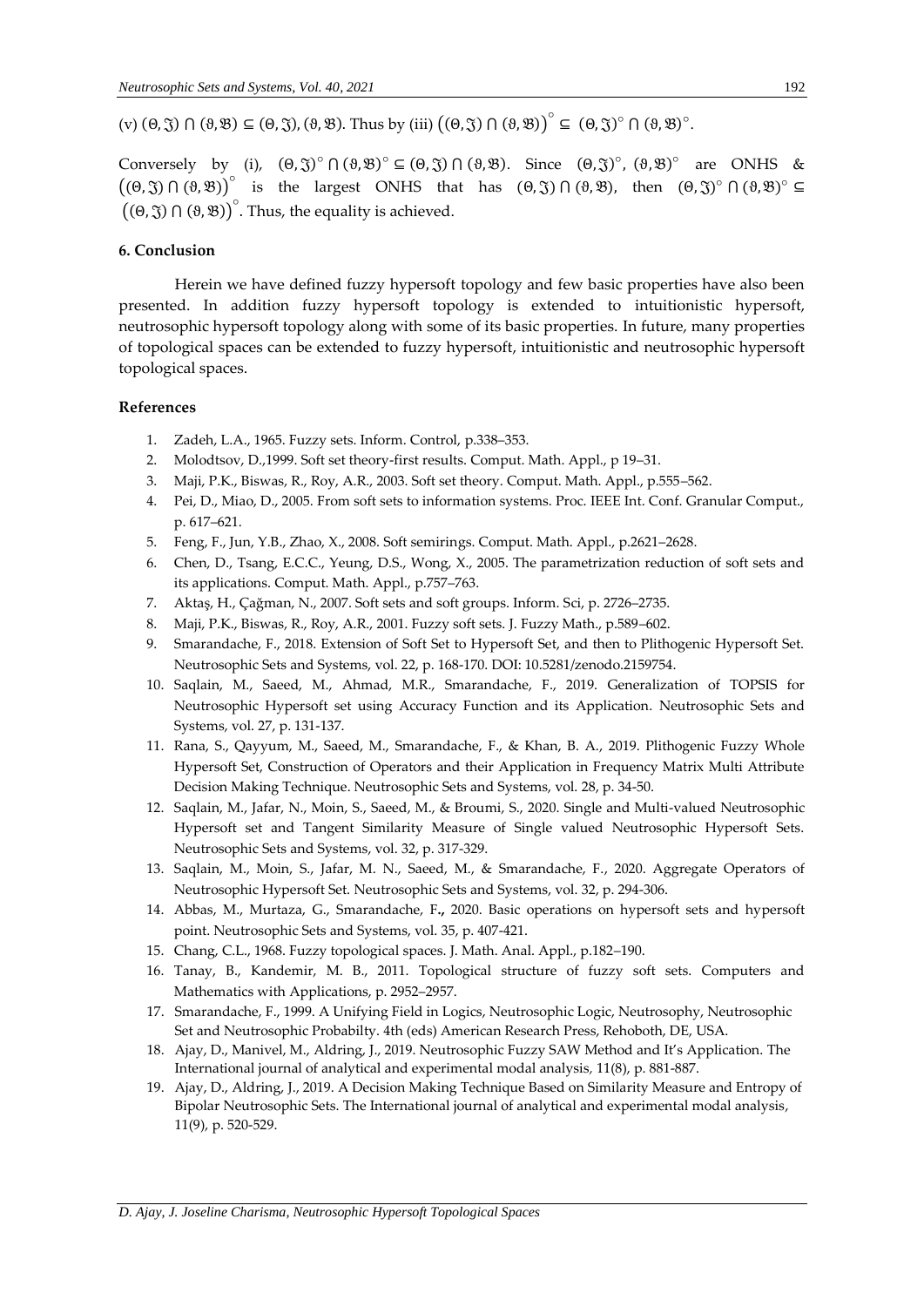- 20. Ajay, D., Broumi, S., Aldring, J., 2020. An MCDM Method under Neutrosophic Cubic Fuzzy Sets with Geometric Bonferroni Mean Operator. Neutrosophic Sets and Systems, *32*(1), p. 187-202. DOI: 10.5281/zenodo.3723621.
- 21. Ajay, D., Aldring, J., Abirami, S., Jeni Seles Martina, D., 2020. A SVTrN-number approach of multiobjective optimisation on the basis of simple ratio analysis based on MCDM method. International Journal of Neutrosophic Science, 5(1), p. 16-28.
- 22. Deli, I., Şubaş, Y., 2017. Some weighted geometric operators with SVTrN-numbers and their application to multi-criteria decision making problems. Journal of Intelligent & Fuzzy Systems, 32(1), p. 291-301.
- 23. Deli, I., Öztürk, E. K., 2020. Two Centroid Point for SVTN-Numbers and SVTrN-Numbers: SVN-MADM Method. In Neutrosophic Graph Theory and Algorithms. IGI Global, p. 279-307.
- 24. Lu, Z.; Ye, J., 2017. Cosine Measures of Neutrosophic Cubic Sets for Multiple Attribute Decision-Making. Symmetry, 9(7), 121; https://doi.org/10.3390/sym9070121
- 25. Broumi, S.; Talea, M.; Bakali, A.; Smarandache, F., 2016. Single valued neutrosophic graphs. Journal of new theory, vol. 10, p. 86-101.
- 26. Karatas, S.; Kuru, C., 2016. Neutrosophic Topology. Neutrosophic sets and systems, vol. 13, p. 90-95.
- 27. Paramanik, S.; Dey, P.P.; Giri, B.C.; Smarandache, F., 2017. An extended TOPSIS for multi-attribute decision making problems with neutrosophic cubic information. Neutrosophic Sets and Systems, vol. 17, p. 20-28.
- 28. Yasser, I.; Twakol, A.; El-Khalek, A.A.; Samrah, A.; Salam, A.A., 2020. COVID-X : Novel Health-Fog Framework Based on Neutrosophic Classi\_er for Confrontation Covid-19. Neutrosophic Sets and Systems, vol. 35, p. 1-21. DOI: 10.5281/zenodo.39516.
- 29. Ajay, D., Chellamani, P., 2020. Fuzzy Magic Labelling of Neutrosophic Path and Star Graph. Advances in Mathematics: Scientific Journal, 9(8), p. 6059-6070. DOI: 10.37418/amsj.9.8.74.
- 30. Gantner, T.E., Steinlage, R.C., Warren, R.H., 1978. Compactness in fuzzy topological spaces. Journal of Mathematical Analysis and Applications, 62(3), p.547-562.
- 31. Hutton, B., 1980. Products of fuzzy topological spaces. Topology and its Applications, 11(1), p.59-67.
- 32. Lowen, R., 1979. Convergence in fuzzy topological spaces. General topology and its applications, 10(2), p.147-160.
- 33. Kim, J.H., Lim, P.K., Lee, J.G., Hur, K., 2018. Intuitionistic topological spaces. Infinite Study.
- 34. Çoker, D., 1997. An introduction to intuitionistic fuzzy topological spaces. Fuzzy sets and systems, 88(1), p.81-89.
- 35. Eş, A.H., 2019. Connectedness in pythagorean fuzzy topological spaces. International Journal of Mathematics Trends and Technology, vol. 65, p.110-116.
- 36. Olgun, M., Ünver, M., Yardımcı, Ş., 2019. Pythagorean fuzzy topological spaces. Complex & Intelligent Systems, 5(2), p.177-183.
- 37. Lee, S.J., Chu, J.M., 2009. Categorical property of intuitionistic topological spaces. Commun. Korean Math. Soc, 24(4), p.595-603.
- 38. Bayhan, S., Çoker, D., 2001. On separation axioms in intuitionistic topological spaces. International Journal of Mathematics and Mathematical Sciences, vol. 27.
- 39. Turanli, N., Çoker, D., 2000. Fuzzy connectedness in intuitionistic fuzzy topological spaces. Fuzzy sets and systems, 116(3), p.369-375.
- 40. Salama, A.A., Alblowi, S.A., 2012. Neutrosophic set and neutrosophic topological spaces. IOSR Journal of Mathematics, 3(4), p.31-35.
- 41. Iswarya, P., Bageerathi, K., 2016. On neutrosophic semi-open sets in neutrosophic topological spaces. Infinite Study.
- 42. Shanthi, V.K., Chandrasekar, S., Begam, K.S., 2018. Neutrosophic generalized semi closed sets in neutrosophic topological spaces. Infinite Study.
- 43. Parimala, M., Karthika, M., Smarandache, F., Broumi, S., 2020. On closed sets and its connectedness in terms of neutrosophic topological spaces. Infinite Study.
- 44. Parimala, M., Jeevitha, R., Jafari, S., Smarandache, F., Udhayakumar, R., 2018. Neutrosophic αψ-Homeomorphism in Neutrosophic Topological Spaces. Information, 9(8), p.187.